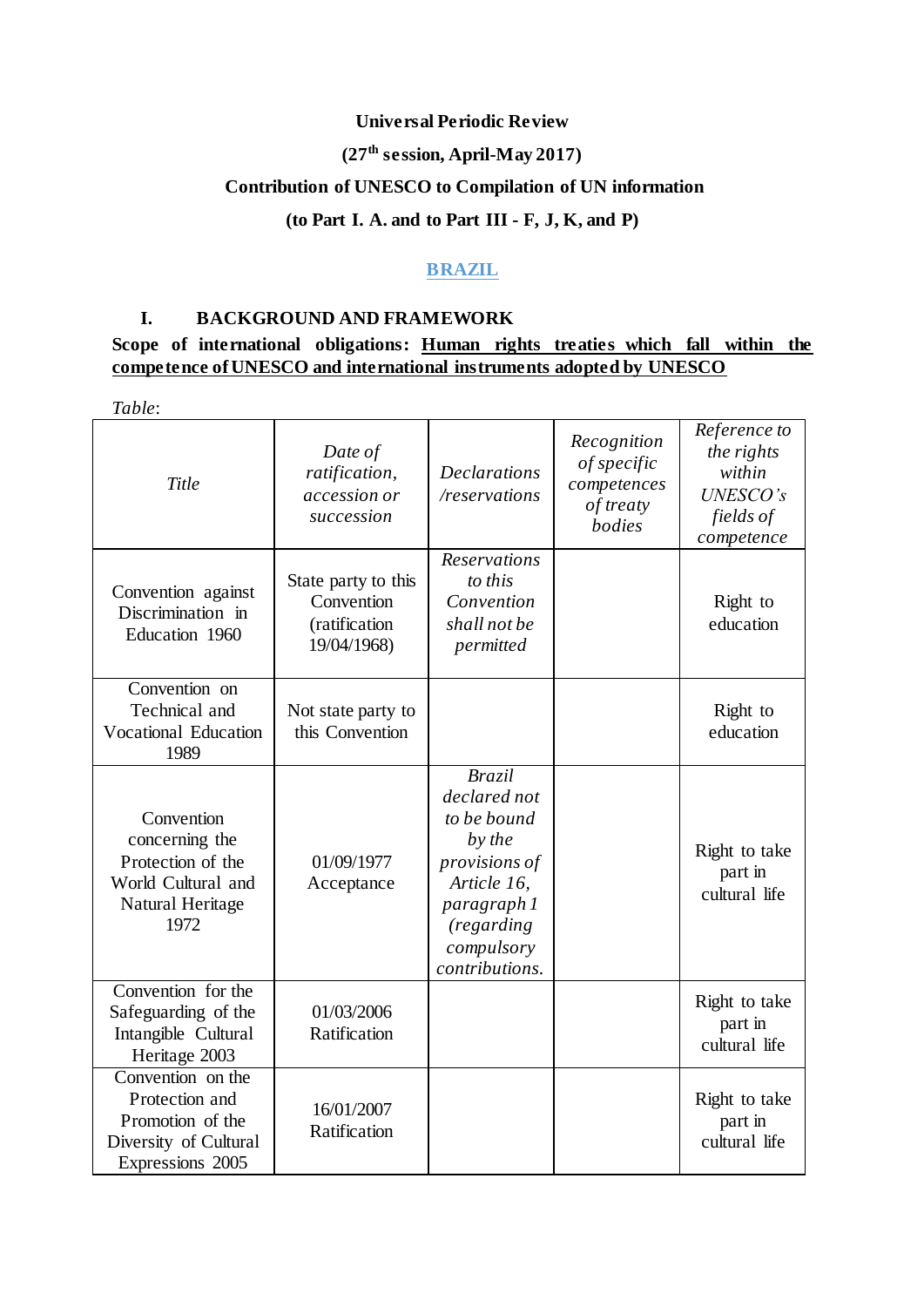#### **II. Input to Part III. Implementation of international human rights obligations, taking into account applicable international humanitarian law to items F, J, K, and P**

#### **Right to education**

### **1. NORMATIVE FRAMEWORK**

#### **1.1 Constitutional framework**

1. The federal Constitution of 1988<sup>1</sup> defines education as a social right of the Brazilian citizen (**Article 6**).

2. **Article 205** states that "education, which is the right of all and duty of the state and of the family, shall be promoted and fostered with the cooperation of society, with a view to the full development of the person, his preparation for the exercise of citizenship and his qualification for work."

3. In addition, **Article 7** recognizes the right of urban and rural workers to get "nationally unified minimum wage, established by law, capable of satisfying their basic living needs and those of their families with […] education […]".

4. Title VIII, Chapter III of the Constitution is entitled "Education, Culture and Sports" and Section 1 of that chapter (**Articles 205 to 214**) concern Education specifically.

5. **Article 206** provides that "education shall be provided on the basis of […] equal conditions of access and permanence in school; […] free public education in official schools; […]". Furthermore, according to **article 208**, (as modified by the **Constitutional Amendment No. 59 of 11 November 20092**), the duration of compulsory education is now from 4 to 17 years of age (previously the compulsory age was from 9 to 14 years) The article states that "the duty of the State towards education shall be fulfilled by ensuring the following: […]

- i. mandatory basic education, free of charge, for every individual from the age of 4 (four) through the age of 17 (seventeen), including the assurance of its free offer to all those who did not have access to it at the proper age;
- ii. progressive universalization of the free high-school education;

- iii. specialized schooling for the handicapped, preferably in the regular school system;
- iv. infant education to children of up to 5 (five) years of age in day-care centers and preschools;
- v. access to higher levels of education, research and artistic creation according to individual capacity;
- vi. provision of regular night courses adequate to the conditions of the student;
- vii. assistance to students in all grades of basic education, by means of supplementary programmes providing school materials, transportation, food, and health care.

<sup>1</sup> **Accessible at:** 

http://bd.camara.gov.br/bd/bitstream/handle/bdcamara/1344/constituicao\_ingles\_3ed.pdf?sequence=7 http://www.unesco.org/education/edurights/media/docs/102214568054ab6abe510fb72574257257bad1ee.p df

<sup>2</sup> Accessible at (Portuguese) : http://www.planalto.gov.br/ccivil\_03/constituicao/Emendas/Emc/emc59.htm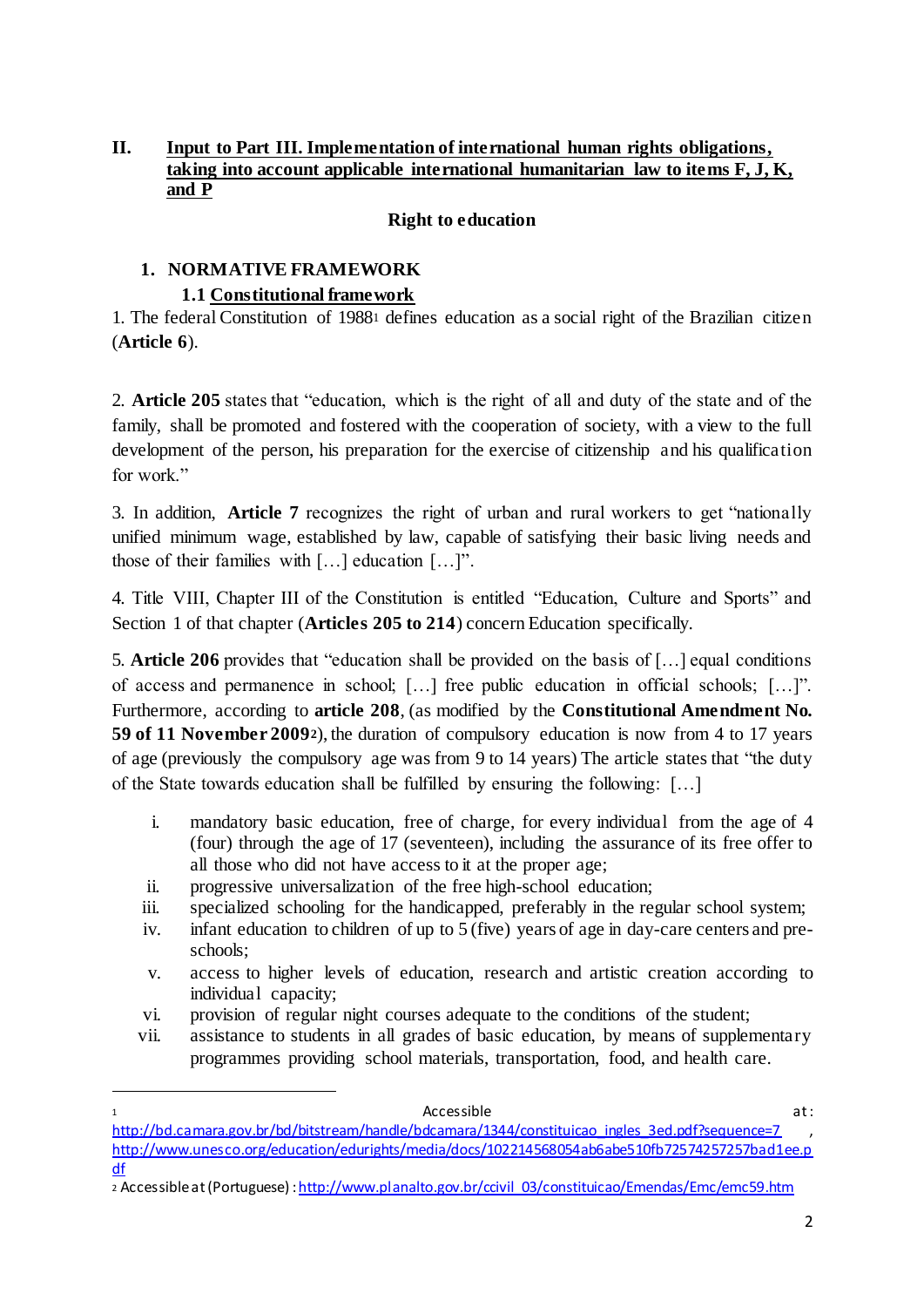6. Paragraph 1. The access to compulsory and free education is a subjective public right.

7. Paragraph 2. The competent authority shall be liable for the failure of the Government in providing compulsory education, or providing it irregularly. […]"

8. The Constitution also recognizes the right of Indian Communities to use their native language and specific learning procedure at elementary level (**Article 210, paragraph 2**). The Constitution establishes that "the Union shall apply, annually, never less than eighteen percent, and the states, the Federal District, and the municipalities, at least twenty-five percent of the tax revenues […], in the maintenance and development of education" (**Article 212**).

9. "Two **constitutional Amendments** are particularly important for education: **No. 14**, of September 13<sup>th</sup> 1996 – it created the Fund for the Development of Primary Education and Valuing of Education Professionals (Fundef), allowing a decisive advance in the expansion of Primary Education; and **No. 53**, of February 19th 2006 – it created the **Fund for the Maintenance and Development of Basic Education and for valuing of Education Professionals** (Fundeb), making the expansion and qualification of the whole of basic education"3. "In assisting the development of inclusive educational systems, **Decree 6.571/2008**, institutes, as of January 1<sup>st</sup> 2010, for the purpose of distribution of Fundeb's resources, the counting of the enrollment of students in the public network's regular education that receive complementary specialized educational service, without interfering with the counting of these enrollments in the regular basic education"4.

10. **Article 5** sets out that "All persons are equal before the law, without any distinction whatsoever, Brazilians and foreigners residing in the country being ensured of inviolability of the right to life, to liberty, to equality, to security and to property, on the following terms:

I - men and women have equal rights and duties under the terms of this Constitution; […] XLII - the law shall punish any discrimination which may attempt against fundamental rights and liberties."

11. **Article 6.** Education, health, food, work, housing, leisure, security, social security, protection of motherhood and childhood, and assistance to the destitute are social rights, as set forth by this Constitution. (CA No. 26, 2000; CA No. 64, 2010)

12. **Article 7.** The following are rights of urban and rural workers, among others that aim to improve their social conditions: (CA No. 20, 1998; CA No. 28, 2000; CA No. 53, 2006)

<sup>&</sup>lt;sup>3</sup> National Report of Brazil, submitted within the framework of the 48<sup>th</sup> International Conference on Education, 2008, pp. 27-28, http://www.ibe.unesco.org/National\_Reports/ICE\_2008/brazil\_NR08.pdf

<sup>4</sup> National Report of Brazil, submitted within the framework of the 48<sup>th</sup> International Conference on Education, 2008, p. 11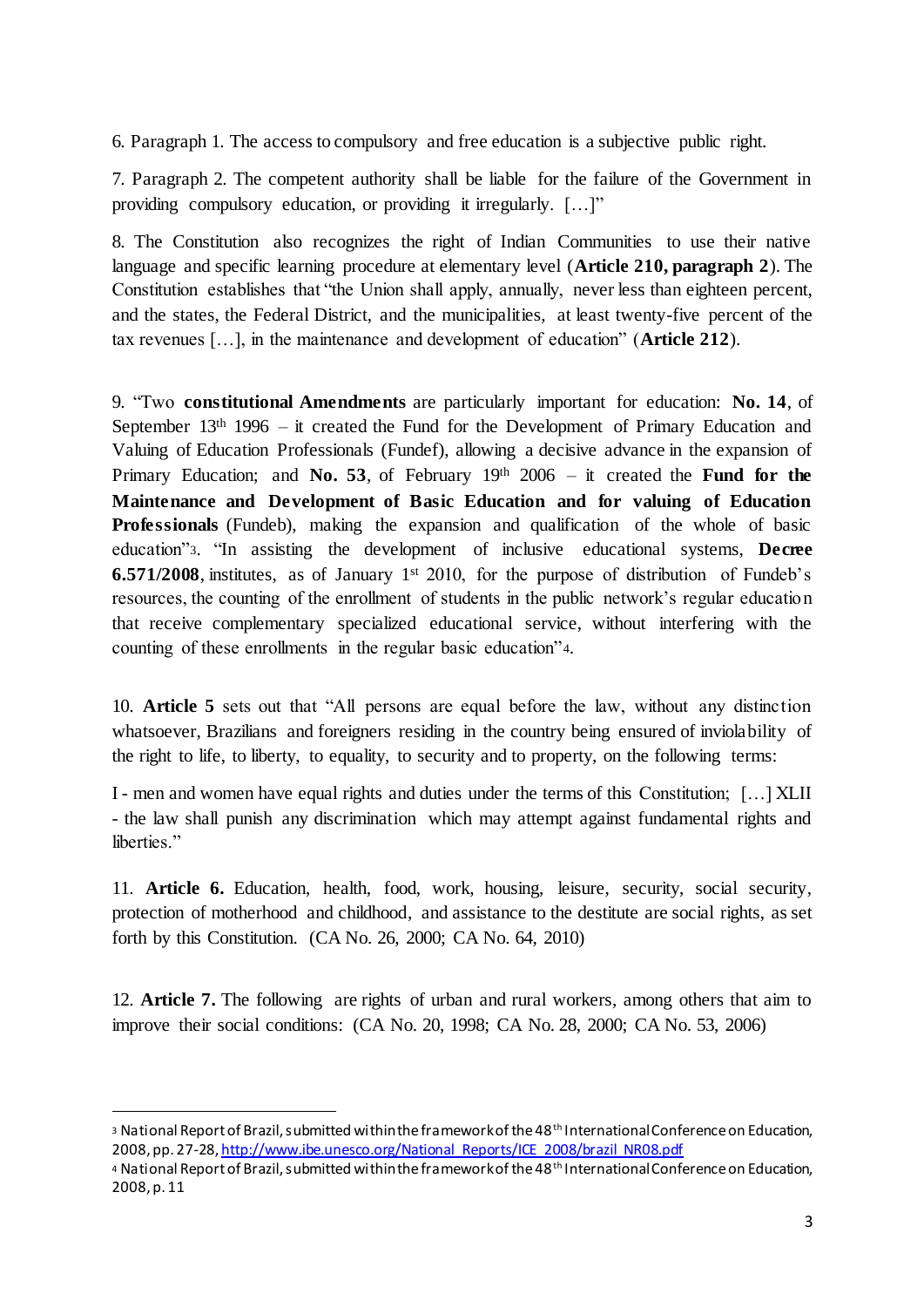IV – nationally unified minimum monthly wage, established by law, capable of satisfying their basic living needs and those of their families with housing, food, education, health, leisure, clothing, hygiene, transportation, and social security, with periodical adjustments to maintain its purchasing power, it being forbidden to use it as an index for any purpose;

XXV – free assistance for children and dependents of up to five years of age, in day-care centres and pre-school facilities;

#### **CHAPTER II**

Education, Culture and Sports

#### **SECTION I**

Education

13. **Article 205.** Education, which is the right of all and duty of the State and of the family, shall be promoted and fostered with the cooperation of society, with a view to the full development of the person, his preparation for the exercise of citizenship and his qualification for work.

14. **Article 206.** Education shall be provided on the basis of the following principles:

(CA No. 53, 2006)

I – equal conditions of access and permanence in school;

II – freedom to learn, teach, research and express thought, art and knowledge;

II – pluralism of pedagogic ideas and conceptions and coexistence of public and private teaching institutions;

IV – free public education in official schools;

 $V$  – appreciation of the value of school education professionals, guaranteeing, in accordance with the law, career schemes for public school teachers, with admittance exclusively by means of public entrance examinations consisting of tests and presentation of academic and professional credentials;

VI – democratic administration of public education, in the manner prescribed by law;

VII – guarantee of standards of quality;

VI – a nationwide professional minimum salary for public school teachers, under the terms of a federal law.

*Sole paragraph.* The law shall provide for the classes of workers to be considered basic education professionals, as well as for the deadline for the preparation or adaptation of their career schemes, within the sphere of the Federal Government, the States, the Federal District, and the Municipalities.

15. **Article 207.** The universities shall have didactic, scientific, administrative, financial and property management autonomy and shall comply with the principle of non-dissociation of teaching, research and extension. (CA No. 11, 1996)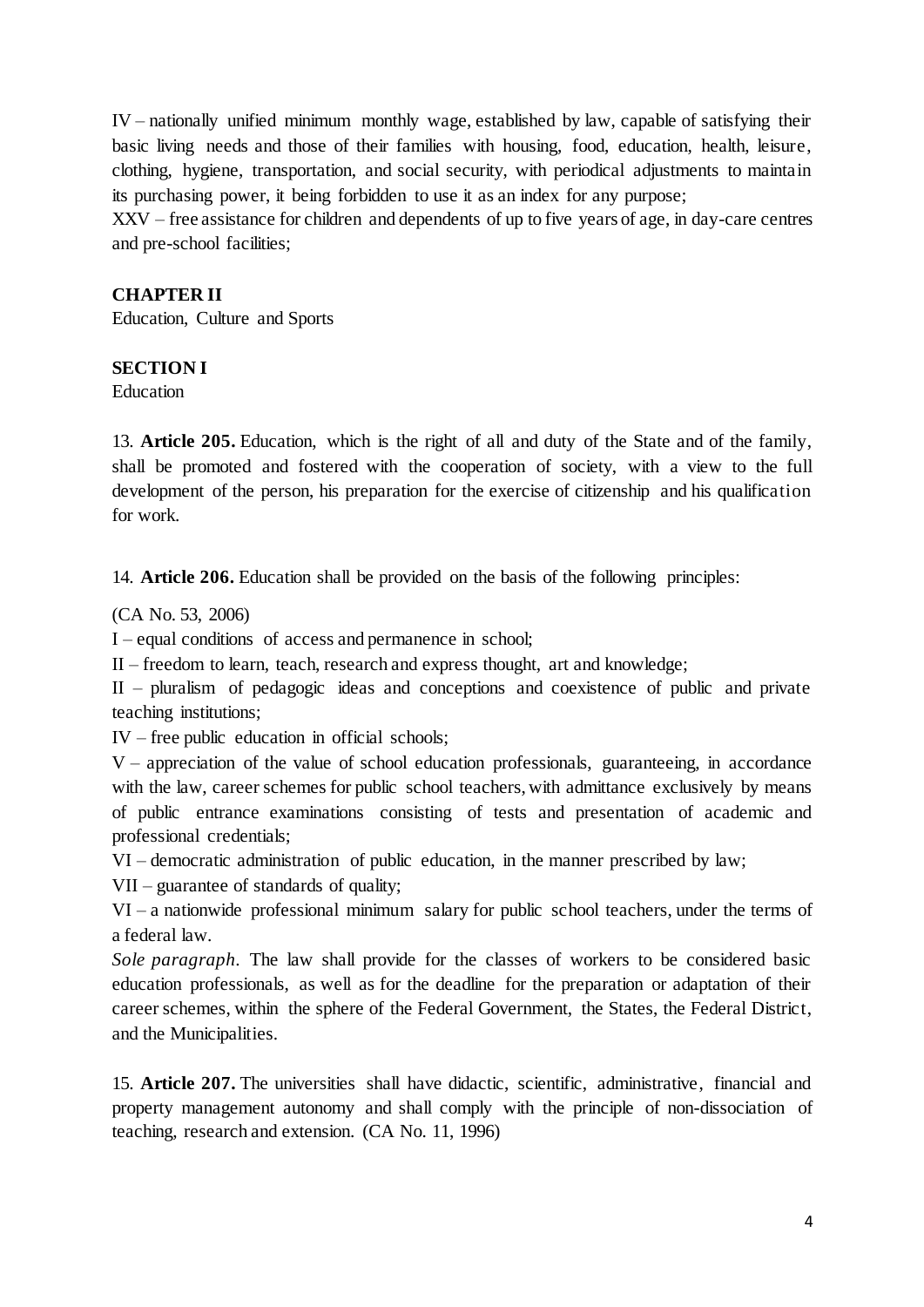Paragraph 1. T he universities are permitted to hire foreign professors, technicians and scientists as provided by law.

Paragraph 2. The provisions of this article apply to scientific and technological research institutions.

16. **Article 208.** The duty of the State towards education shall be fulfilled by ensuring the following: (CA No. 14, 1996; CA No. 53, 2006; CA No. 59, 2009)

I – mandatory basic education, free of charge, for every individual from the age of 4 (four) through the age of 17 (seventeen), including the assurance of its free offer to all those who did not have access to it at the proper age;

II – progressive universalization of the free high-school education;

III – specialized schooling for the handicapped, preferably in the regular school system;

IV – infant education to children of up to 5 (five) years of age in day-care centers and preschools;

V – access to higher levels of education, research and artistic creation according to individual capacity;

VI – provision of regular night courses adequate to the conditions of the student;

VI – assistance to students in all grades of basic education, by means of supplementary programmes providing school materials, transportation, food, and health care.

Paragraph 1. The access to compulsory and free education is a subjective public right.

Paragraph 2. T he competent authority shall be liable for the failure of the Government in providing compulsory education, or providing it irregularly.

Paragraph 3. The Government has the power to take a census of elementary school students, call them for enrollment and ensure that parents or guardians see to their children's attendance to school.

17. **Article 209.** Teaching is open to private enterprise, provided that the following conditions are met:

I – compliance with the general rules of national education;

II – authorization and evaluation of quality by the Government.

18. **Article 210.** Minimum curricula shall be established for elementary schools in order to ensure a common basic education and respect for national and regional cultural and artistic values.

Paragraph 1. T he teaching of religion is optional and shall be offered during the regular school hours of public elementary schools.

Paragraph 2. Regular elementary education shall be given in the Portuguese language and Indian communities shall also be ensured the use of their native tongues and their own learning methods.

19. **Article 211.** The Union, the states, the Federal District and the municipalities shall cooperate in the organization of their educational systems. (CA No. 14, 1996; CA No. 53, 2006; CA No. 59, 2009)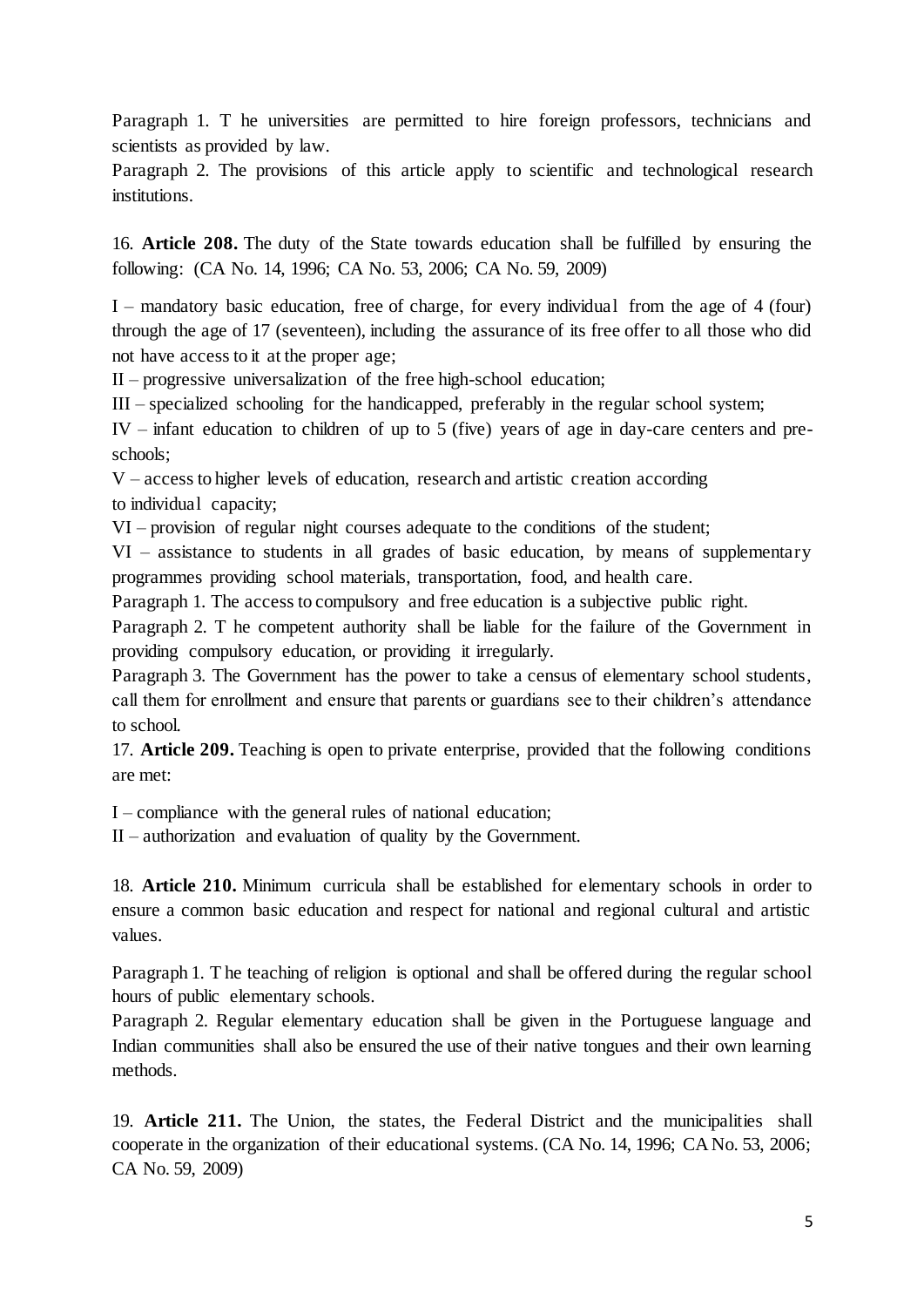Paragraph 1. The Union shall organize the federal educational system and that of the Territories, shall finance the federal public educational institutions and shall have, in educational matters, a redistributive and supplementary function, so as to guarantee the equalization of the educational opportunities and a minimum standard of quality of education, through technical and financial assistance to the states, the Federal District and the municipalities.

Paragraph 2. The municipalities shall act on a priority basis in elementary education and in the education of children.

Paragraph 3. The states and the Federal District shall act on a priority basis in elementary and secondary education.

Paragraph 4. In the organization of respective educational systems, the Federal Government, the States, the Federal District, and the Municipalities shall establish forms of cooperation, so as to guarantee the universalization of mandatory education.

Paragraph 5. Public basic education shall give priority to regular education.

20. **Article 212.** The Union shall apply, annually, never less than eighteen percent, and the states, the Federal District, and the municipalities, at least twenty-five percent of the tax revenues, including those resulting from transfers, in the maintenance and development of education. (CA No. 53, 2006; CA No. 59, 2009)

Paragraph 1. T he share of tax revenues, transferred by the Union to the states, the Federal District and the municipalities, or by the states to the respective municipalities, shall not be considered, for purposes of the calculation provided by this article, as revenues of the government which transfers it.

Paragraph 2. F or purposes of compliance with the head paragraph of this article, the federal, state and municipal educational systems, as well as the funds applied in accordance with article 213 shall be taken into consideration.

Paragraph 3. I n the distribution of public funds, priority shall be given to the providing for the needs of compulsory education, as regards universalization, assurance of quality standards, and equality, as set forth in the national education plan.

Paragraph 4. T he supplementary food and health assistance programmes provided by article 208, VII, shall be financed with funds derived from social contributions and other budgetary funds.

Paragraph 5. Public basic education shall have, as an additional source of financing, the social contribution for education, a payroll tax levied on companies, as provided by law.

Paragraph 6. State and municipal quotas of the proceeds from the collection of the social contribution for education shall be distributed in proportion to the number of students enrolled in basic education in the respective public school systems.

21. **Article 213.** Public funds shall be allocated to public schools, and may be channelled to community, religious or philantropic schools, as defined by law, which:

I – prove that they do not seek profit and that they apply their surplus funds in education;

II – ensure that their assets shall be assigned to another community, religious or philantropic schools, or to the Government in case they cease their activities.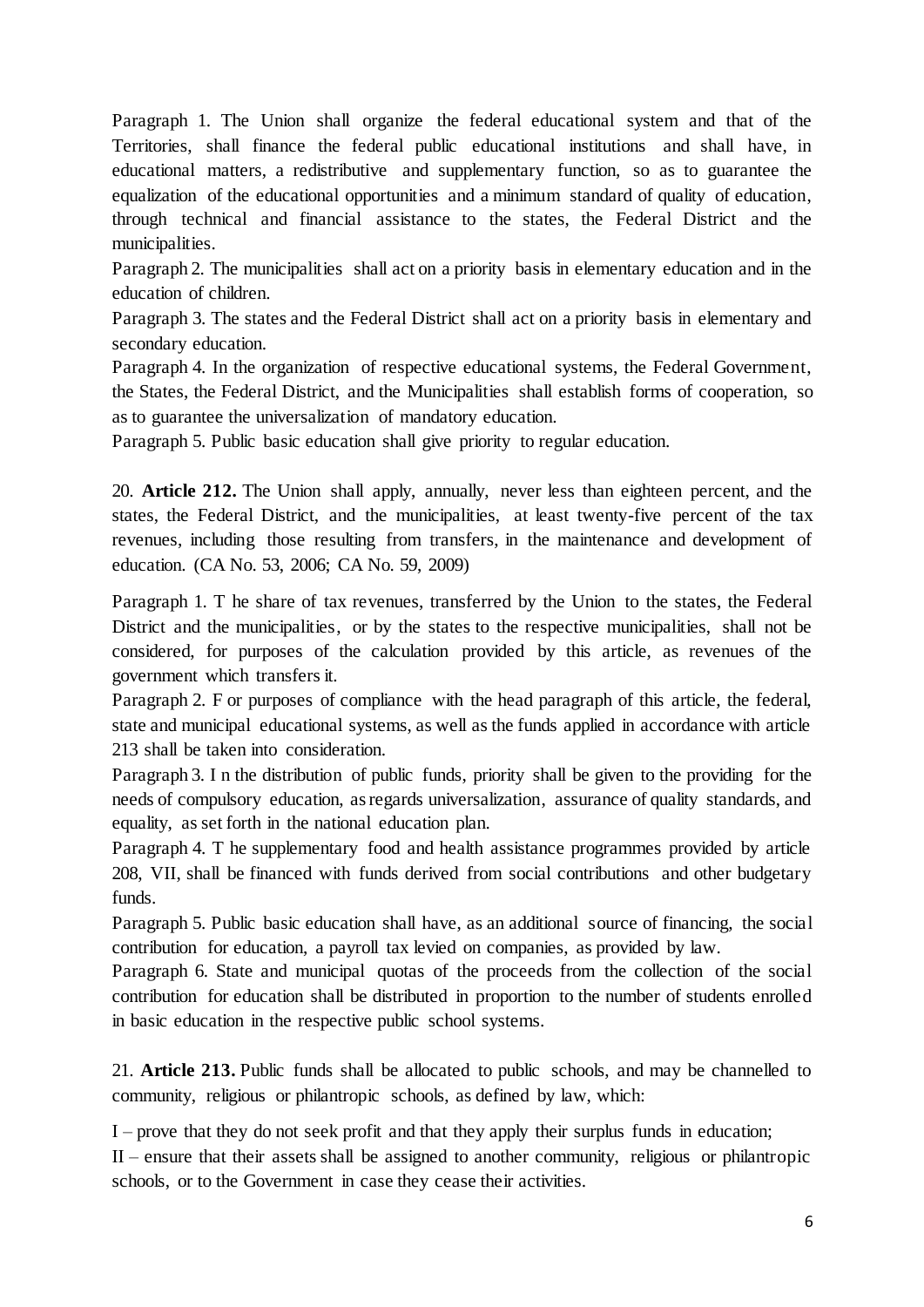Paragraph 1. T he funds provided by this article may be allocated to elementary and secondary school scholarships, as provided by law, for those who prove insufficiency of means, when there are no vacancies or no regular courses are offered in the public school system of the place where the student lives, the Government being placed under the obligation to invest, on a priority basis, in the expansion of the public system of the locality.

Paragraph 2. Research and extension activities at university level may receive financial support from the Government.

22. **Article 214.** The law shall establish a ten-year national education plan, with a view to organizing the national education system with the cooperation of states and municipalities, as well as to defining implementation directives, objectives, targets, and strategies so as to ensure maintenance and development of teaching, at its various levels, grades, and modalities, by means of integrated federal, state, and municipal government actions leading to: (CA No. 59, 2009)

I – eradication of illiteracy;

- II universalization of school assistance;
- III improvement of the quality of education;
- IV professional training;

 $\overline{a}$ 

V – humanistic, scientific and technological advancement of the country;

VI – stipulation of an amount of public funds to be invested in education as a proportion of the gross domestic product.

## **1.2 Legislative framework**

23. The **National Education Guidelines and Framework Law** (*Lei de Diretrizes e Bases da Educação––LDB*) **No. 9.3945**, approved on **20 December 1996**, lays down aims and objectives, means and powers of educational actions.<sup>6</sup>

24. After the LDB followed other important laws, expanding it, modifying its provisions or, in the majority of cases, regulating and implementing the provisions. Of the subsequent laws, it worth noting **Law No. 10.172, of January 9th 2001<sup>7</sup>** which published the **National Educational Plan.**<sup>8</sup>

25. In November **2002**, **Law No. 10558<sup>9</sup>** made official the establishment of the **Diversity in the University Program** within the Ministry of Education (MEC), aiming to implement and

<sup>5</sup>Accessible at (Portuguese): http://www.planalto.gov.br/ccivil\_03/Leis/L9394.htm and http://www.unesco.org/education/edurights/media/docs/cfcc4e1d3cc1b66625fd08ebf36f60d9c39f9da9.pdf  $6$  IBE, World Data on Education,  $6^{\text{th}}$  ed., 2006-2007, Brazil, p. 7, http://www.ibe.unesco.org/fileadmin/user\_upload/archive/Countries/WDE/2006/LATIN\_AMERICA\_and\_the CARIBBEAN/Brazil/Brazil.pdf,

Accessible at (Portuguese): https://www.planalto.gov.br/ccivil 03/leis/leis 2001/l10172.htm and http://www.unesco.org/education/edurights/media/docs/4296ccf41a1c4a3752e84157df210972eb478d19.pdf 8 National Report of Brazil, submitted within the framework of the 48<sup>th</sup> International Conference on Education, 2008, p. 28, http://www.ibe.unesco.org/National\_Reports/ICE\_2008/brazil\_NR08.pdf,

<sup>9</sup> Law No. 10558, accessible at (Portuguese): http://www.planalto.gov.br/ccivil\_03/Leis/2002/L10558.htm,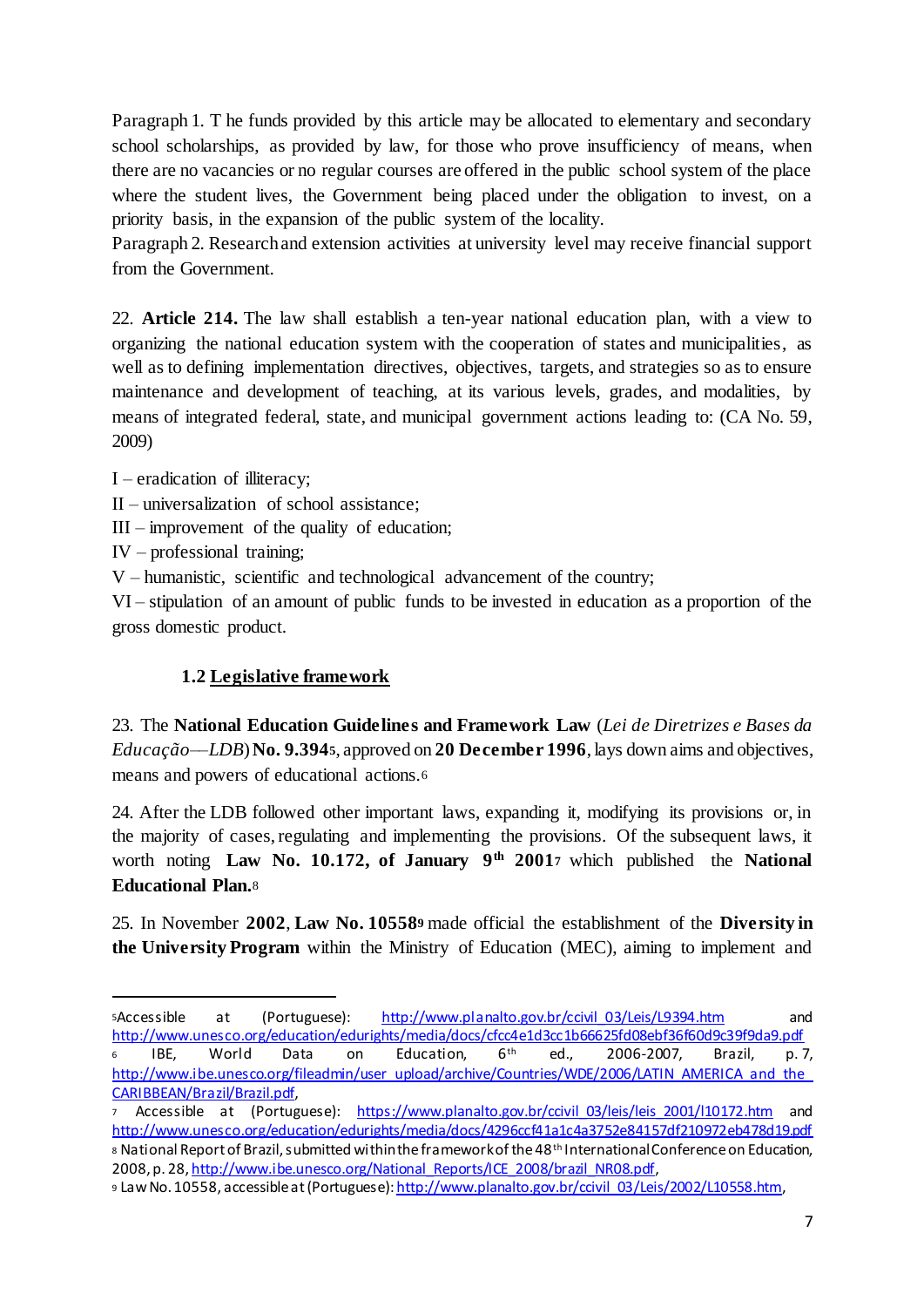evaluate strategies to promote the access of individuals belonging to socially disfavored groups, especially the black and indigenous native populations, to higher education. […] **The LDB was amended by Law No. 10639/0310**, which rendered mandatory the introduction of Afro-Brazilian Culture and History in the official curriculum of the Education Network. […] In order to meet the amendment to the LDB, the National Education Council prepared a report including the National Curriculum Guidelines for Education on Ethnic-Racial Relations and for the teaching of African and Afro-Brazilian Culture and History<sup>11</sup> , which provides the details of the relevant amendment. […] [These Guidelines] define the affirmative action policies as those devoted to repair, recognize and value the history, culture and identity of the black population."<sup>12</sup> A "c**ourse on Education- Africanities- Brazil**" is aimed to implement Law n°10639/03.<sup>13</sup>

26. "**Primary education** is the **compulsory** stage of Brazilian education provided **free of charge** in the official establishments. The LDB stipulated this stage of education to last eight years, but **Law No. 11.27414, of February 6th 2006**, prolonged it to **9 years**, comprising the age group 6 to 14 years old."<sup>15</sup> [A constitutional amendment of November 11, 2009, No. 5916, modified the scope of compulsory and free basic education to cover children from 4 to 17 years old].

27. In terms of **educational funding**, the Constitutional provision that defines the percentages of taxes that are to be allocated to education (Article 212) is complemented by amendment **No.**  14 and **No.** 53 and by the **Laws No. 9.424**, of December 24th 1996, that regulated the Fundef, and No. 11.494, of June 20<sup>th</sup> 2007, that regulated the Fundeb. Also dealing with educational funding is Law No. 10.260, of July  $12<sup>th</sup> 2001$  (modified by Law No. 11.552, of November 19<sup>th</sup> 2007), that regulate the Financing Students in Higher Education Fund (educational credit) and Law **No. 11.096**, of January 13<sup>th</sup> 2005, that instituted the University for All Program (Prouni), allocating complete and partial non-refundable grants to economically disadvantaged students of the private higher education network."<sup>17</sup>

<sup>10</sup> Law No. 10.639, accessible at (Portuguese): http://www.planalto.gov.br/ccivil\_03/Leis/2003/L10.639.htm, 11  $CNE/CP$  Report nº 003/2004 and Resolution CNE nº 1/2004. Available at http://portal.mec.gov.br/cne/arquivos/pdf/003.pdf.

<sup>12</sup> Brazil report submitted within the framework of the seventh consultation of Member States on the measures taken for the implementation of the 1960 UNESCO's Convention against Discrimination in Education (covering period 2000-2005), 2007, pp. 2-3

<sup>13</sup> Brazil report submitted within the framework of the seventh consultation of Member States on the measures taken for the implementation of the 1960 UNESCO's Convention against Discrimination in Education (covering period 2000-2005), 2007, p. 12

<sup>14</sup> Law No. 11.274, accessible at (Portuguese): http://www.planalto.gov.br/ccivil 03/ Ato2004-2006/2006/Lei/L11274.htm,

<sup>15</sup> National Report of Brazil, submitted within the framework of the 48th International Conference on Education, 2008, p. 14, http://www.ibe.unesco.org/National\_Reports/ICE\_2008/brazil\_NR08.pdf,

<sup>16</sup> Constitutional Amendment No. 59, accessible at (Portuguese): http://www.planalto.gov.br/ccivil\_03/constituicao/Emendas/Emc/emc59.htm

<sup>17</sup> National Report of Brazil, submitted within the framework of the 48<sup>th</sup> International Conference on Education, 2008, p. 28, http://www.ibe.unesco.org/National\_Reports/ICE\_2008/brazil\_NR08.pdf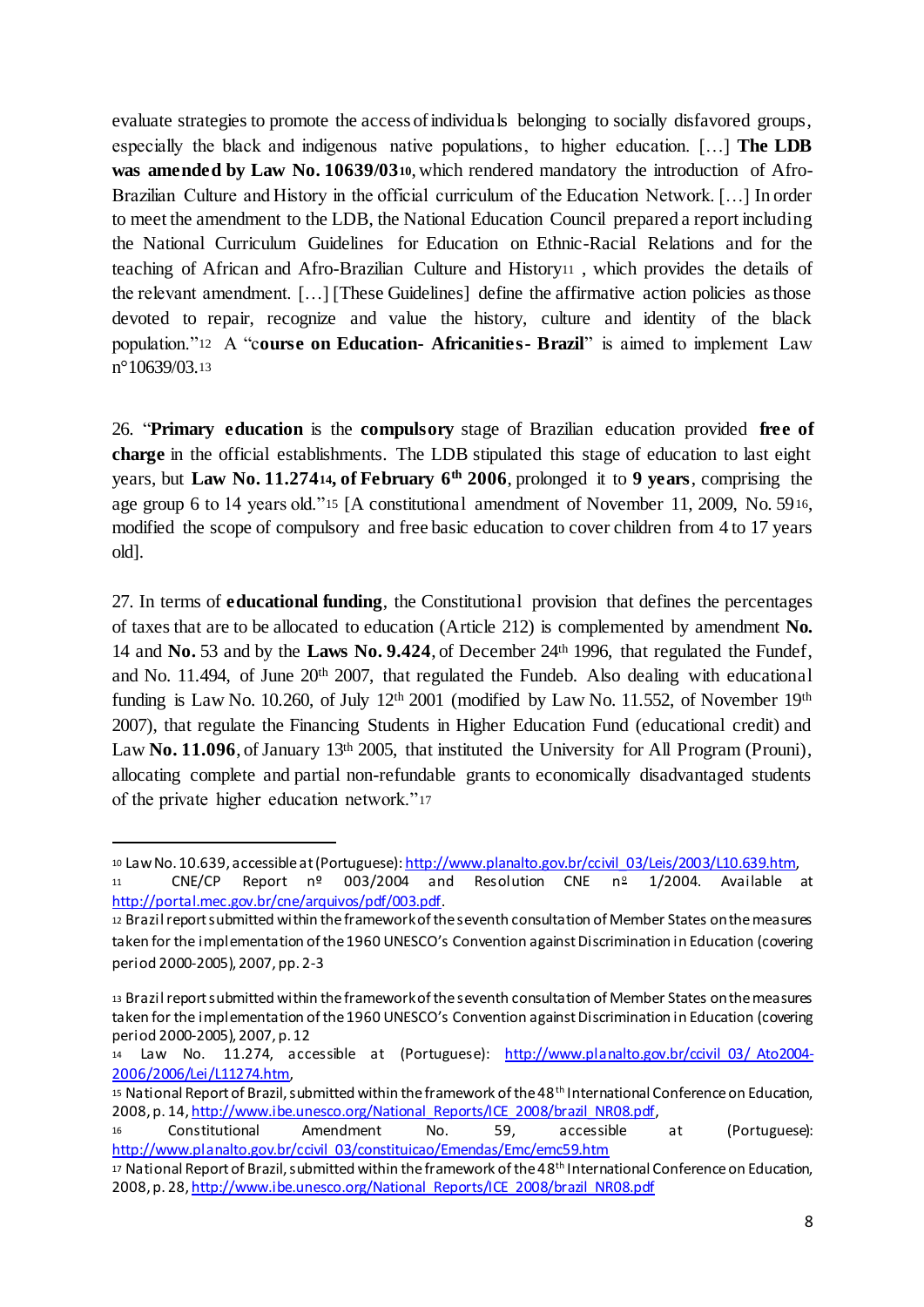28. Still deserving of mention are: **Law No. 9.795**, of April 27th 1999, that instituted the National Policy for Environmental Education; **Law No. 10.219,** of April 11th 2001, that created the National Minimum Income Program connected to education (the school Grant Program, "*Bolsa Escola*); **Law No. 10.436**, of April 24th 2002, which regulates the Brazilian Sign Language (Libras); **Law No. 10.861**, of April 14th 2004 which institutes the National System for Evaluation of Higher Education (SINAES); **Law No. 10.845**, of March 5th 2004 which created the Program for Complementation of the Specialized Educational Services for people with Disabilities; Law No. 11.129, of June 30<sup>th</sup> 2005 – it instituted the National Program for Youth Inclusion (*Projovem*), the National Youth Council and the National Youth Secretariat; Law No. 11.180, of September 23<sup>rd</sup> 2005, which created the Factory School Project, authorized the concession of persistence allowance to students who are beneficiaries of the University for All Program (*Prouni*) and instituted the Tutorial Education Program, allocating grants for scientific initiation to undergraduate students and tutorial grants to advising teachers; [...] and finally, Law No. 11.738, of July 16<sup>th</sup> 2008 which sets the national minimum wage for public teaching professionals in basic education.<sup>18</sup>

29. **As regards curricular policies, contents and strategies of teaching-learning**, physical education is compulsory as regulated by LDB and reaffirmed through **Law No. 10.328**, of December 12<sup>th</sup> 2001, and **Law No. 10.793**, of December 1<sup>St</sup> 2003.<sup>19</sup> "With regard to the resolutions of the National Education Council, it is important to highlight **Resolution CEB n° 2, of April 7th 1998** – it instituted the National Curricular Parameters for Primary Education (PCN); **Resolution CEB/CNE No. 03, of June 26th 1998** – it instituted the National Curricular Guidelines for Secondary Education (DCNEM); **Resolution CEB No. 1, of April 7th 1999** – it instituted the curricular Guidelines for early Childhood Education; and the resolutions that defined the National Curricular Guidelines (DCN) for the higher undergraduate courses". <sup>20</sup> **Resolution CNE/CEB No. 2/2001** provides National Guidelines for Special Education in Basic Education.<sup>21</sup>

30. Still, the existence of a vast number of **Presidential Decrees, Ministerial Ordinances and Resolutions from National Education Council** must be mentioned as constitutive and important parts of the legal framework of Brazilian education. Among them, **Decree No. 5.622**, of December 20th 2005 – it regulated Distance Education […]; **Decree No. 5.626/2005** – it regulates Law n° 10.436/2002 and the Brazilian Sign Language (Libras); **Decree No. 6.094**, of April 24th 2007 – it regulates the implementation of the Plan of Objectives

<sup>18</sup> National Report of Brazil, submitted within the framework of the 48th International Conference on Education, 2008, pp. 28-29, http://www.ibe.unesco.org/National\_Reports/ICE\_2008/brazil\_NR08.pdf,

<sup>19</sup> National Report of Brazil, submitted within the framework of the 48th International Conference on Education, 2008, p. 22.

<sup>20</sup> National Report of Brazil, submitted within the framework of the 48th International Conference on Education, 2008, p. 29.

<sup>21</sup> National Report of Brazil, submitted within the framework of the 48<sup>th</sup> International Conference on Education, 2008, p. 20.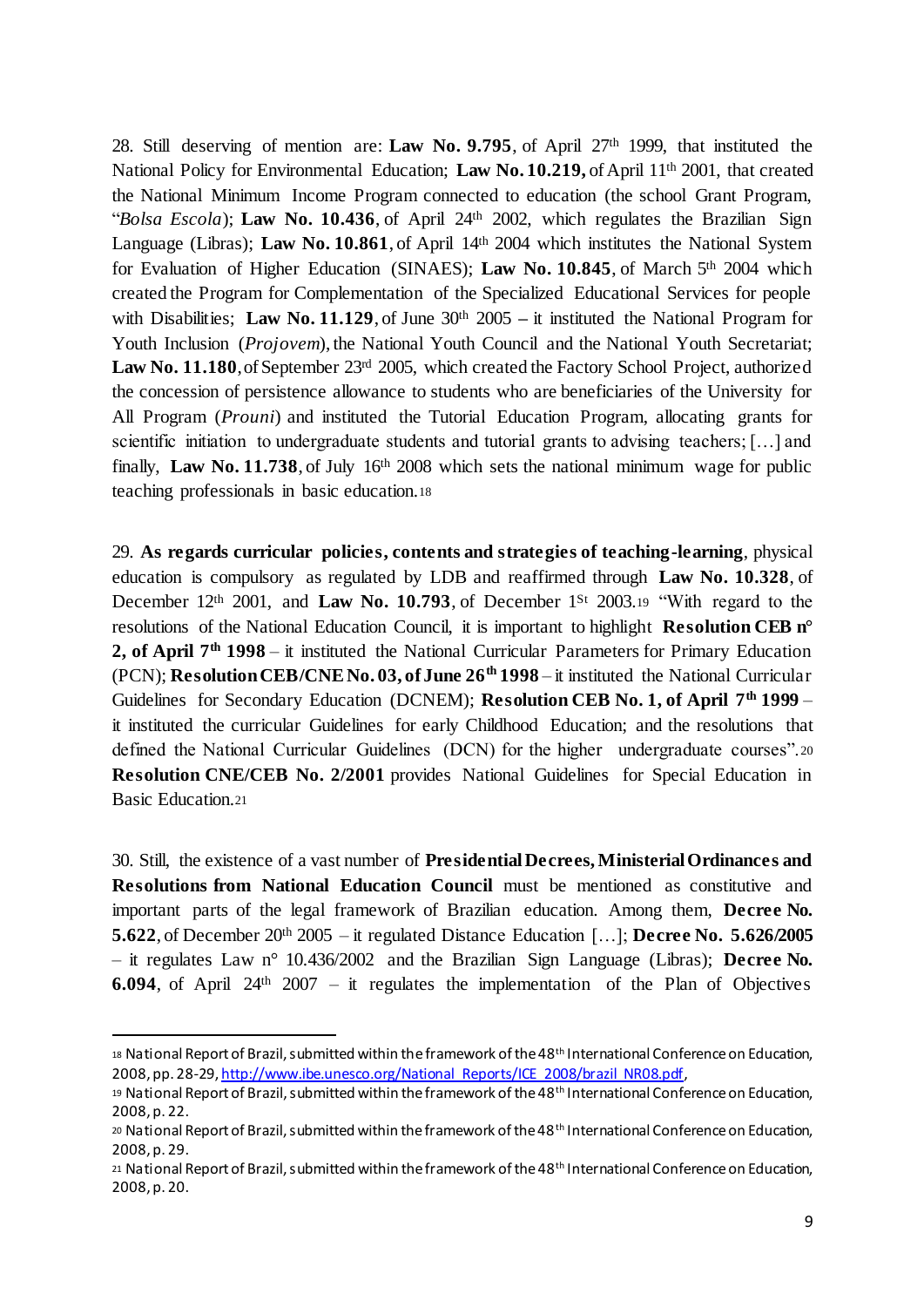Commitment of All towards Education, for the Federal Government, in a collaborative effort with the Cities, the Federal District and the States, and the participation of the families and the community, through programs and actions of technical and financial assistance, with the aim of social mobilization for the improvement of the quality of basic education; and the **Decrees No. 5.773**, of May 9<sup>th</sup> 2006, and **No. 6.303**, of December  $12<sup>th</sup>$  2007 – they regulate the exercise of functions of regulation, supervision and evaluation of the higher education institutions and higher undergraduate and sequential courses in the federal educational network; **Decree No. 6.571**, of September  $17<sup>th</sup>$  2008 – it regulates the technical and financial support for the public educational network of the States, of the Federal District and the Cities, with the goal of expanding the offer of specialized educational service for students with disabilities, global development disorders and special skills/exceptional gifts, enrolled in the public regular education network.<sup>22</sup> The "**Decree No. 6.755 of 29 January 2009** established the National Policy for the Training of Basic Education Teachers, and a National Plan for Training of Basic Education Teachers (PARFOR) was defined accordingly.<sup>23</sup>

31. Decree No. 7.626**<sup>24</sup>** of November 24th, 2011 (*Decreto nº 7.626, de 24 de Novembro de 2011*) establishes the Strategic Plan for education in the prison system (*Plano Estratégico de Educação no âmbito do Sistema Prisional* - PEESP). It aims to extend and qualify the supply of education in prisons (article 1). The Decree stipulates for the PEESP to provide basic education in the form of youth and adult education, vocational and technological education and higher education (**article 2**).

32. Specific law in 2008 (Law 11,741/08), (…) Courses can be divided in initial or continued training or professional qualification; technical professional education at the secondary school level; and technological professional education at graduation and post-graduation levels (…).<sup>25</sup>

33. The **1990 Statute of the Child and the Adoles cent** (**Law No. 8,069, July 13, 1990**) also affirms the right to education. It establishes the duty of parents or guardians to enroll their children or wards in the regular educational system. Failure to fulfill this obligation constitutes the crime of intellectual abandonment, prescribed in the Criminal Code, in those situations in which the parents cease to provide primary education to their school-aged children.

34. Moreover, **Law No. 7716 of 5 January 198926**, which defines the crimes arising from discrimination resulting from race, color, ethnicity, religion or national origin, provides a

<sup>22</sup> National Report of Brazil, submitted within the framework of the 48<sup>th</sup> International Conference on Education, 2008, p. 29.

<sup>23</sup> IBE, World Data on Education, 7<sup>th</sup> ed., 2010-2011, Brazil, p.32, accessible at: http://www.ibe.unesco.org/fileadmin/user\_upload/Publications/WDE/2010/pdf-versions/Brazil.pdf 24 Decree No. 7.626, accessible at (Portuguese):

http://www2.camara.gov.br/legin/fed/decret/2011/decreto-7626-24-novembro-2011-611828 publicacaooriginal-134326-pe.html,

<sup>25</sup> EFA National Review 2015, accessible at: http://unesdoc.unesco.org/images/0023/002300/230021e.pdf

<sup>26</sup> http://www.planalto.gov.br/ccivil/Leis/L7716.htm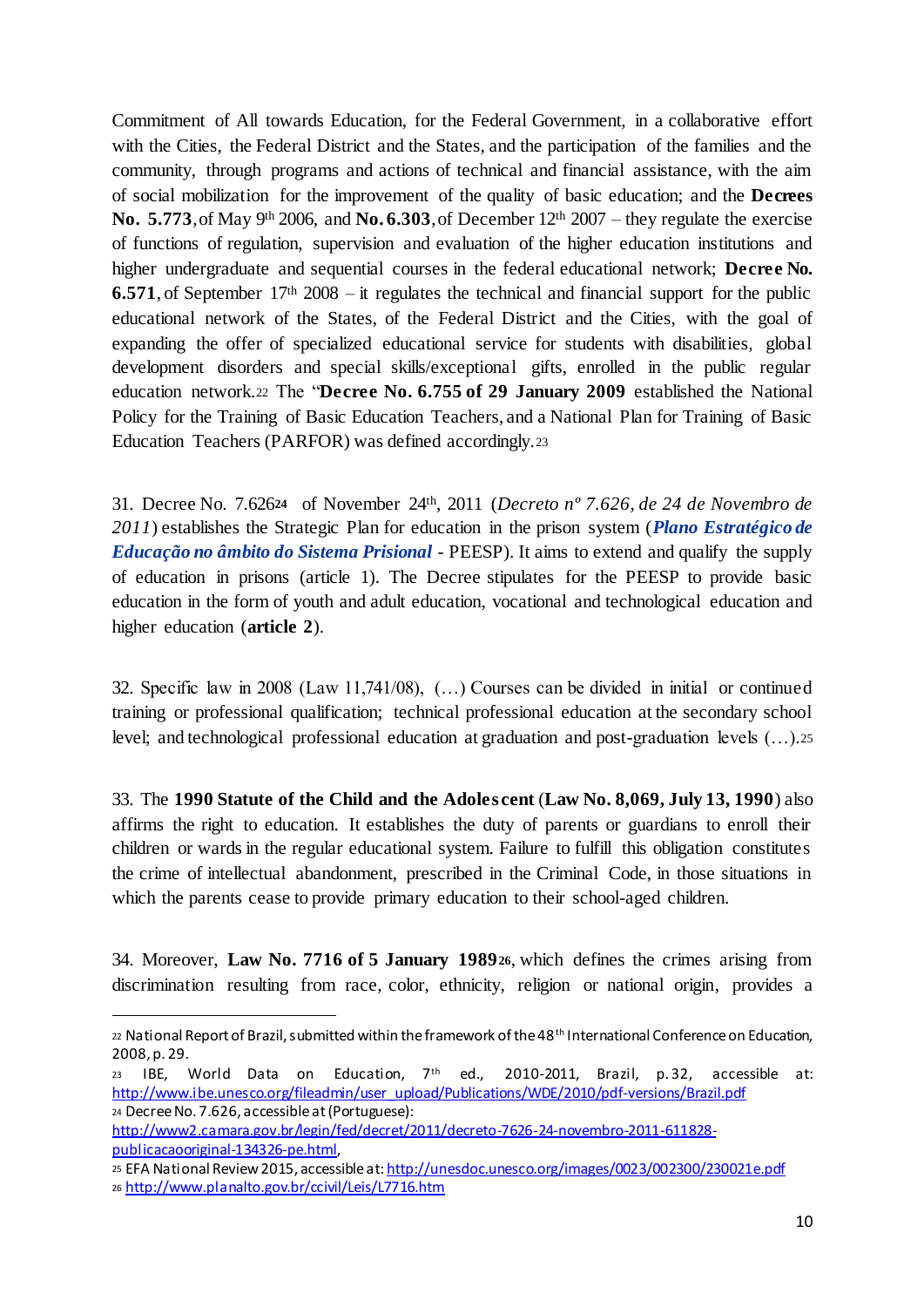sentence of three to five years will be handed down for anyone who, through discriminatory attitudes, refuses, denies or impedes a student's enrolment or entry to a public or private education establishment in any way.

35. A decree taken on December 22, 2005, in application of the law No.10.436 of April 24, 2002, makes it mandatory for the sign language to be integrated in professors' training (**article 3**).

36. The **Act No. 12.978 of 2014** defines the sexual exploitation of children as a heinous crime and **the Convergence Agenda for the Integral Protection of Children in the Context of Major Events** are initiatives to curb child sex tourism aiming awareness-raising programmes in the context of the 2014 World Cup and 2016 Olympic Games.

## **1.3 Institutional Framework**

37. The current National Education Council-CNE member joint committee of the Ministry of Education was established by Law 9.131, of 11/25/95, in order to collaborate in the formulation of the National Policy on Education and exercise assignments normative, deliberative and advice to the Minister of Education.

38. The CNE's mission is the pursuit of democratic alternatives and institutional mechanisms that allow, within its sphere of competence, to ensure the participation of society in the development, improvement and consolidation of national education quality27.

## **1.4 Policy Framework**

## **i) General information**

39. The bill that created the Education National Plan (ENP)<sup>28</sup> for the years 2011-2020 presents ten guidelines and twenty objectives, with implementation strategies."<sup>29</sup> Objective 1 aims at "universalizing (..) the school attendance rate for children of age 4 to 5 […]". Objective 2 is pursuing the "universalization of fundamental education of 9 years for children aged 6 to 14". Objective 3 seeks to "universalize (…) the school attendance rate of children aged 15 to 17 [...]". Objective 4 is set on universalizing for children aged 4 to 17 the school attendance rate of disabled students, or students having special needs. Objective 5 pursues the literacy of all children until age 8.<sup>30</sup>

<sup>27</sup> Accessible at (Portuguese): http://portal.mec.gov.br/index.php?option=com\_content&view=article&id=14302%3Acnemissao&catid=323%3Aorgaos-vinculados&Itemid=754

<sup>28</sup> The bill was approved on June 2012.

<sup>29</sup> Brazil Report submitted for the Eighth Consultation on the implementation of the Convention and Recommendation against Discrimination in Education (2006-2011), 2013, p. 2, unofficial translation <sup>30</sup> Ibid, pp. 2-3, unofficial translations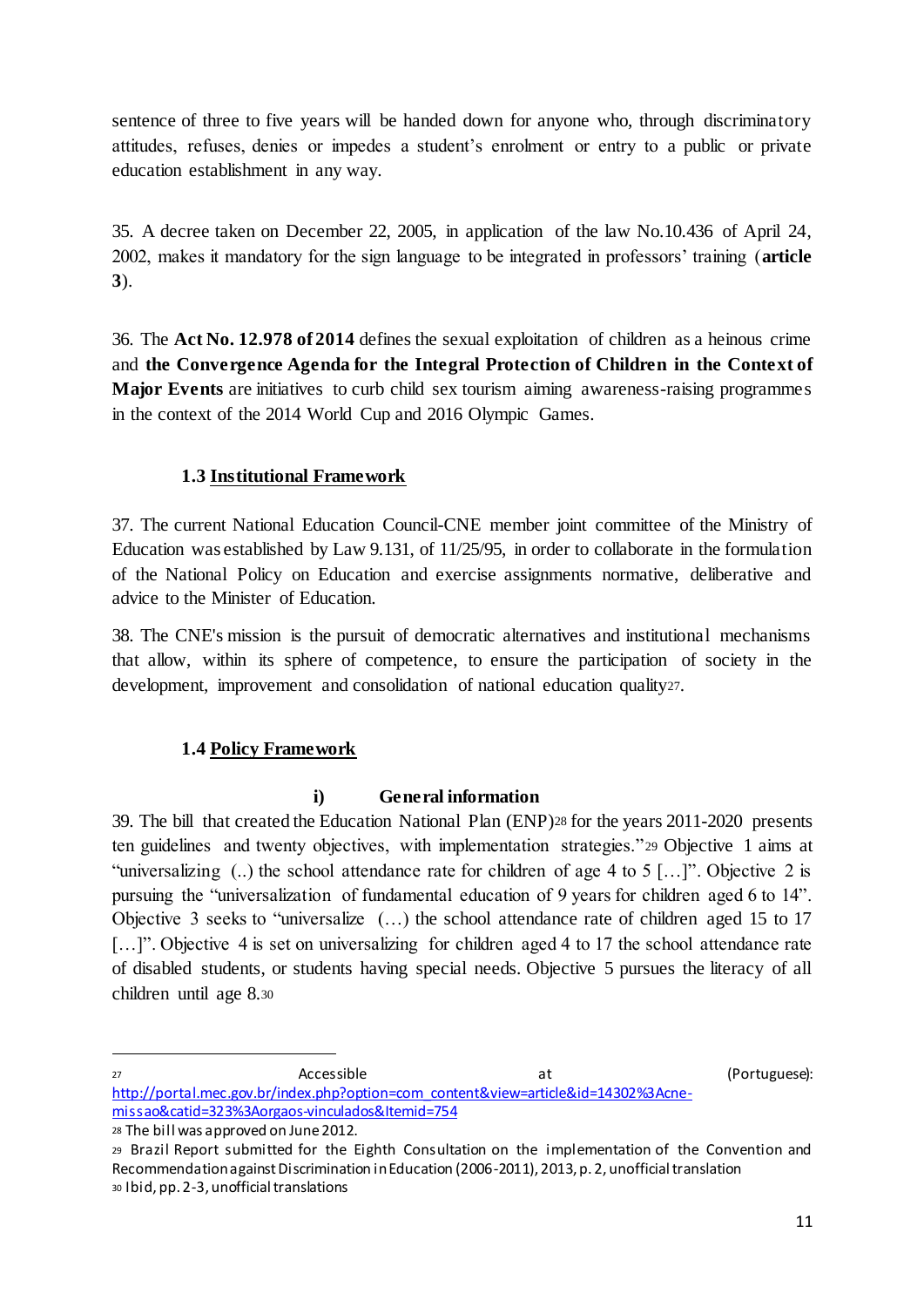40. "In April 2007, the Ministry of Education launched the **Educational Development Plan (PDE),** which is a policy of integrating all fundamental actions of the Ministry of Education centered on the maintenance and development of education at all levels, of research, of expansion and assessment. The Fundamental premise of the PDE is the "Commitment of All towards Education", a motivation that stimulated an extensive social mobilization in favor of the access to and permanence of children, young people and adults in schools. The PDE is comprised of 40 programs or actions, the major part of which have a direct relation with the fight against poverty, social exclusion and cultural marginalization. The principal programs are the following:

- Fund for the Maintenance and Development of Basic Education and Valuing of Education Professionals (Fundeb) […]
- On the Road to school School Transportation Program for Students in basic education living in rural areas […]
- Literate Brazil Program […]
- Light for All Program All public schools in Brazil will have electric power [...]
- Minimum Wage Teachers in Basic Education [...]
- National School Library Program for Secondary Education (PNBEM) […]
- National School Library Program (PNBE) [for early childhood and primary education] […]
- National Program for Reorganization and Equipment of the Public School System for Early Childhood Education (Proinfância) […]
- Installation of Multifunctional Resource Rooms Program […]
- Family Health Program [...]
- Look at Brazil Program […]
- More Education Program [...]
- The BPC in school Program [...]
- Direct Funding to Schools Programs […]
- Digital inclusion [...]
- Incentives for overcoming illiteracy [...]
- Program for Supporting the Reorganization and Expansion Plans for the Federal Universities (REUNI) […]
- University for All Program (Prouni) […]
- Financing Students in Higher Education Fund (FIES) […]
- Open University of Brazil [...]
- Include Program: Accessibility in Higher Education […]
- Federal Institutes for Education, Science and Technology and expansion of the Vocational Technological Education […]
- Regulation of the Practical Vocational Training […]."

41. With regard to government activities, two of the country's implemented tools of policy management are worth noting**: the Education Development Plan (PDE)** and the **Plan on Coordinated Activities (PAR)**. PDE was launched in 2007 with the aim of assembling several federal government initiatives into a single tool. Hoping to usher in a new regime for cooperation between the country's federated entities, the government established the All for Education Commitment Plan, which comprises 28 targets. PAR constitutes a part of PDE, having been created to make efficient tools of evaluation and policy implementation available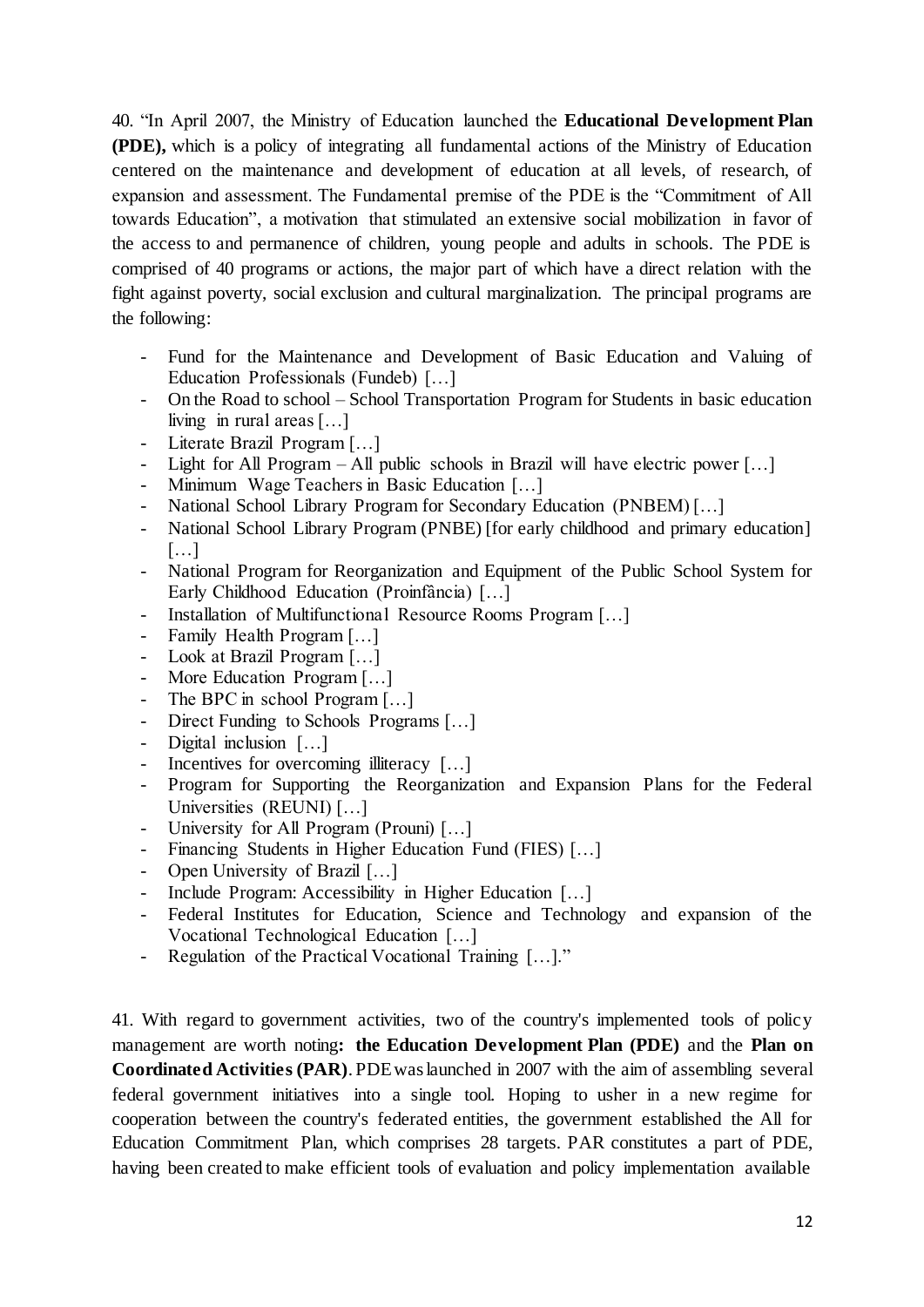to states, municipalities, and the Federal District, in order to improve the quality of education in the country, especially public Basic Education31.

42. The main elements of school planning in Brazil are the **Political Pedagogical Project (PPP)** and the School Development Plan (PDE-Escola), which constitutes a prerequisite of the federal government for the transfer of funds to public schools. The PPP is included in the LDB, which delegates the responsibility of formulating and executing the government's pedagogical proposals to local schools (LDB, Article 12, I). They must be developed with the participation of teachers, in accordance with the principle of democratic management (LDB, Article 13, II), and parents must be notified of their execution (LDB, Article 12, VII) <sup>32</sup>.

#### **ii)****Education levels**

### **Early Childhood**

43. Wide review of draft versions of the **2010 National Plan for Early Childhood**<sup>33</sup>

#### **Primary education**

44. The first milestone of the political decision of achieving this goal ["ensuring that by 2015 all children, particularly girls and children in difficult circumstances, have access to and complete, free and compulsory primary education of good quality"] was the Ten-Year Education for All Plan (1993), which was continued for the two following decades34.

45. In the period since the Dakar Framework for Action, an important achievement for this step of basic education was its extension from 8 to 9 years (Law 11,274/96). There were two major challenges for primary education, beginning in the 1990s and peaking by the end of the last decade. The first concerned universal offer: in 2000, enrolment was 16.8% higher than the population in this age group (35,717,948 students x 30,518,929 population). The demand for infrastructure and human resources over a very short period required a great management capacity and the focusing of initiatives from the public powers35. The second challenge faced in attempting to provide universal access to primary education was the significant age-grade distortion found. Specific policies to decrease it were implemented, resulting in a drop from 35.3% in 2001 to 23.6% in 2010. During the same period, the population in this age group suffered a 4.7% reduction (corresponding to 1,439,688 individuals) while the decrease in

<sup>31</sup> EFA National Review 2015, p. 68

<sup>32</sup> EFA National Review 2015, p. 68

<sup>33</sup> EFA Global Monitoring Report 2015, p. 57, accessible at: http://unesdoc.unesco.org/images/0023/002322/232205e.pdf

<sup>34</sup> EFA National Report 2015, p. 26, available at: http://unesdoc.unesco.org/images/0023/002300/230021e.pdf 35 EFA National Review 2015, p. 14, accessible at: http://unesdoc.unesco.org/images/0023/002300/230021epdf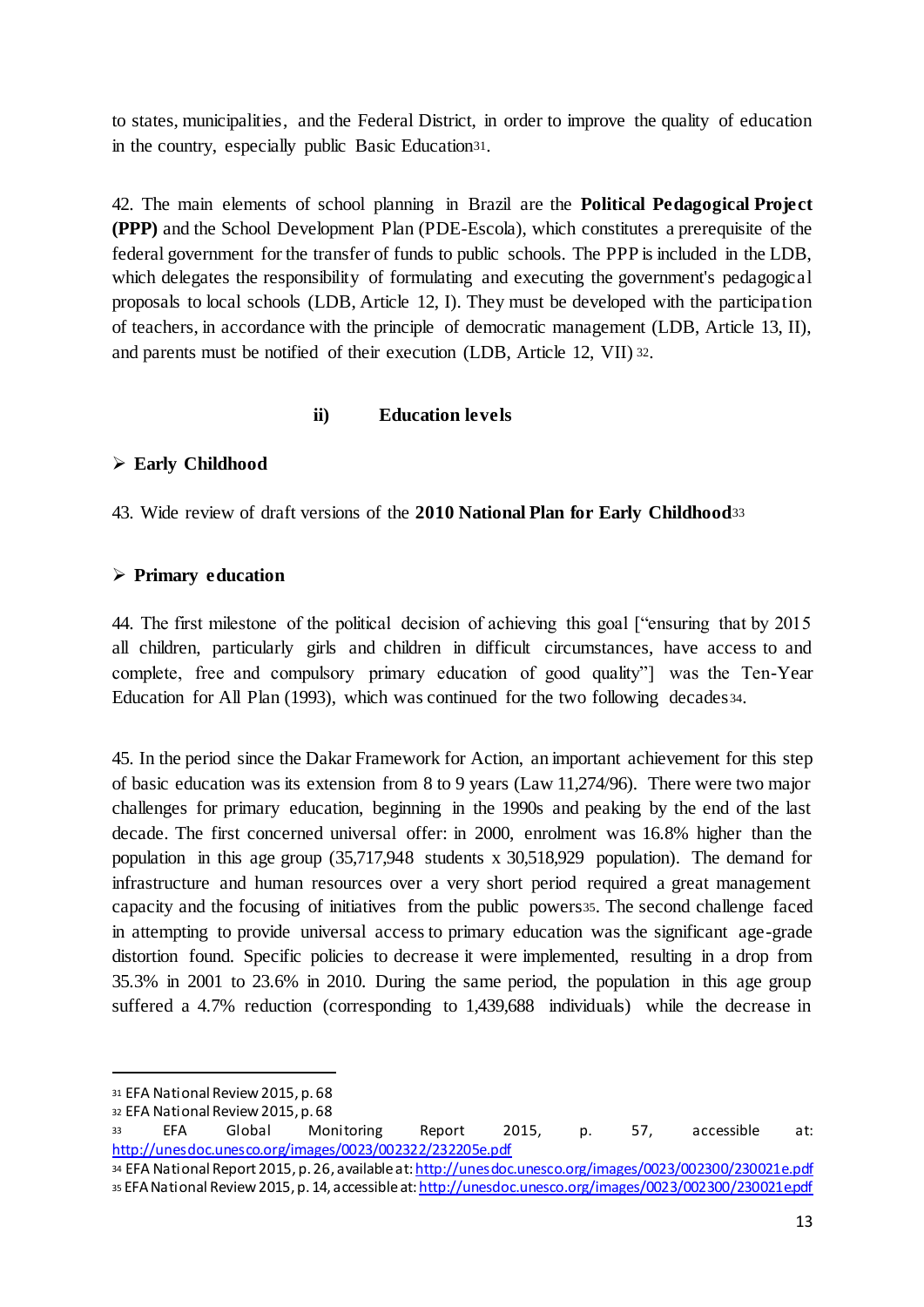enrolment was 3.5 fold greater, demonstrating both the decrease of the distortion and the increase of the net schooling rate36.

#### **Technical and vocational education**

46. The best-known graduate of **Brazil's Serviço Nacional de Aprendizagem Industrial (SENAI)**. It operates one of the world's largest integrated vocational systems, administered by the *Confederação Nacional da Indústria* (National Confederation of Industry). Delivering courses through about 700 training centres in twenty-seven states, it trains 2.8 million professionals a year. Working with government agencies, SENAI has established rigorous, world-class standards for training and certification, enabling graduates to switch between employers and states, promoting employment prospects for all groups37. Financed through a payroll tax on industry, the SENAI system is managed by entrepreneurs. Companies play an important role in identifying priority areas for training and in the design of courses. Administration also involves national and regional governments, and trade unions.<sup>38</sup>

#### **Higher education**

47. The Programme for the Support of Superior Training and Intercultural Indigenous Licentiate Degrees (Prolind) consists of a support programme for the superior training of teachers that are active in indigenous schools of basic education. It fosters the development of course projects in the area of Intercultural Licentiate Degrees in state and federal public institutions of higher education. It aims to train professionals willing to teach the final grades of primary school and all grades of secondary school at indigenous communities. In 2013, it released funds for 16 Higher Education Institutions (IES), assisting 2,938 indigenous teachers. The intercultural professorship for the training of midlevel indigenous teachers and continuous training courses for teachers and education managers involved in indigenous school education have been implemented under PAR and through partnerships with Seducs and IESs. They have benefitted 4,274 professors by offering 11 teaching courses and 13 continuous training projects. In 2013, 116 teachers graduated from their courses in superior training and indigenous licentiate degrees39.

48. The current expansion underscores this duality between the public and the private sectors of higher education, but is marked by a new pattern: the private sector in Brazil nowadays comprises mainly of for-profit institutions. It is important to note that in Brazil, public higher education is free, according to the Constitution,  $\frac{2}{3}$  and private higher education is paid for by

<sup>36</sup> EFA National Review 2015, p. 14

<sup>37</sup> Carlos Villalobos Barria and Stephan Klasen, "The Impact of SENAI's Vocational Trainig Programme on Employement Wages and Mobility in Brazil: what lessons for Sub Saharna Africa?", July 2014, IRIBA Working Paper.

<sup>38</sup> EFA Global Monitoring Report 2010, p. 79, http://unesdoc.unesco.org/images/0018/001866/186606E.pdf,

<sup>39</sup> EFA National Review 2015, p. 98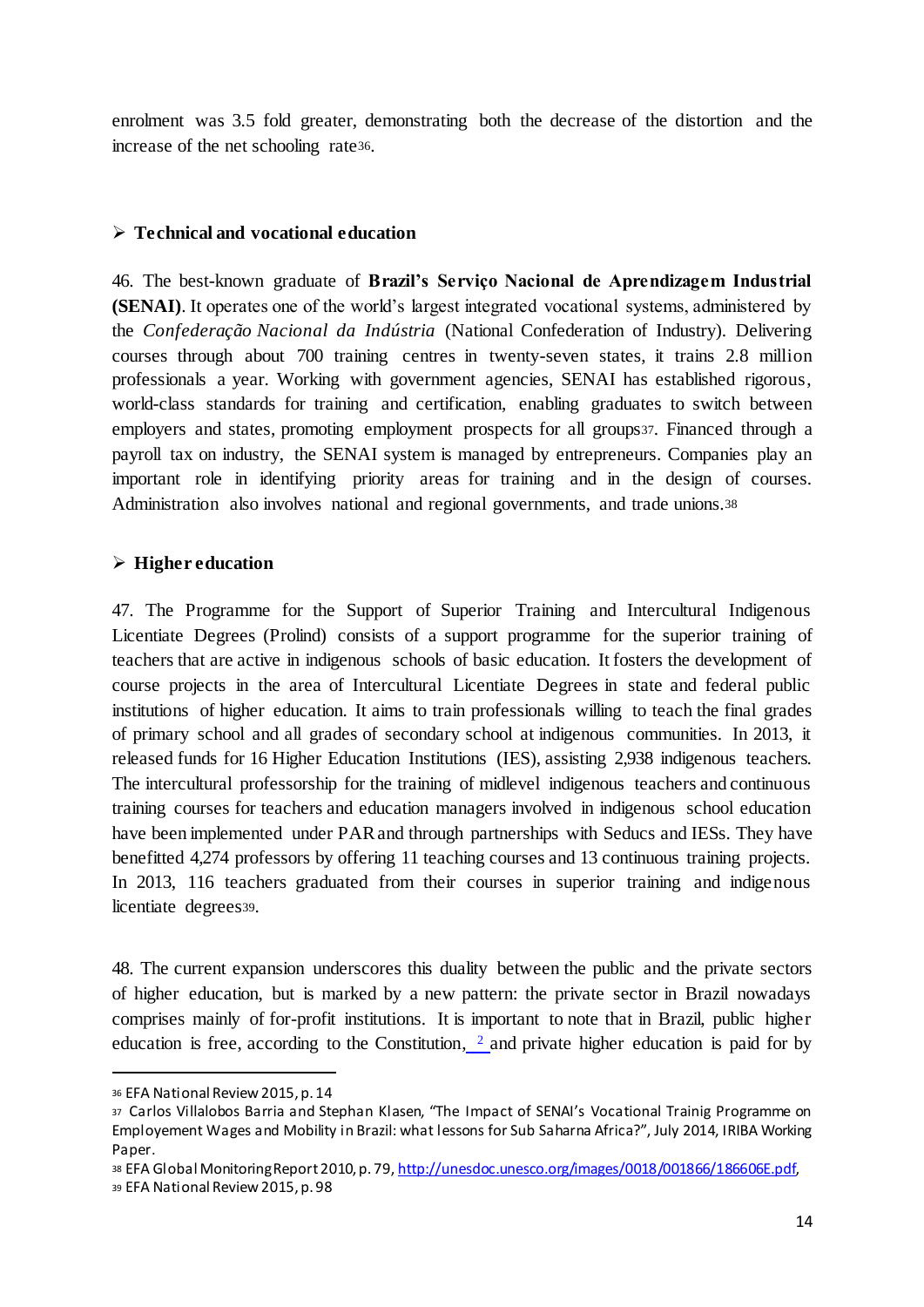the students' families, both in the private not-for-profit and for-profit institutions. The recent expansion, particularly with for-profit institutions, results from the confluence of several factors over a period of at least 20 years. On the one hand, structural factors increased the demand for higher education, such as the stabilization of the currency, the improvement in employment and income rates, and progress in the educational flow with the universalization of basic education and the subsequent increase in the number of students who finish secondary school. On the other hand, additional factors influenced the increase in the supply of higher education and the access to this level of education – legal provisions that stimulate the increase in the number of vacancies and of public institutions,  $\frac{3}{2}$  consolidation of the private sector, and policies aimed at social inclusion in higher education, particularly affirmative action programs such as social and ethnic/color quotas  $4$  adopted by public universities and the scholarship and loan programs for low-income students enrolled in for-profit private institutions.40.

#### **Literacy**

 $\overline{a}$ 

49. In order to face the challenge of **adult literacy**, the Ministry of Education created the Literate Brazil Programme (PBA), through Law 10,880/2004, with the goal of overcoming youth and adult illiteracy and fostering the progressive continuity of that group's studies to higher levels of education, via the shared responsibilities of the Union, states, the Federal District, and municipalities. PBA supports and finances projects in youth and adult literacy that are introduced by federated entities. It offers supplementary resources for the expansion of literacy classes via efforts to train and provide scholarships to teachers, Brazilian Sign Language translators, and class coordinators. It also purchases school materials, food, transportation, textbooks, reading material, and cognitive tests for pupils. Since the programme's inception, over R\$ 2.2 billion have been invested in the development of literacy actions in all of Brazil, through the donations of federated entities and scholarships paid to volunteers, as shown in Figure 82. The reduction in financing registered in 2013 reflects the decrease of pupils, due to the fact that most illiterate people live in rural areas, are aged 40 or more, are difficult to locate or access, and have little motivation to engage in programmes of this nature41

50. Brazil was able to reduce its illiterate adult population by 2.8 million from 2000 to 200742. Nevertheless, around 14 million Brazilian youth, adults and elderly people lack basic reading and writing skills. The **Literate Brazil Programme (Programa Brasil Alfabetizado)** initiated by President Luiz Inácio Lula da Silva in 2003 is the first concerted national effort to consign illiteracy to the history books. The programme is coordinated by the Ministry of Education but operates through a highly decentralized structure. It functions in 3,699 municipalities, just over

<sup>40</sup> Helena Sampaio (2015), Higher Education in Brazil: Stratification in the Privatization of Enrollment, in Robert T. Teranishi , Loni Bordoloi Pazich , Marcelo Knobel , Walter R. Allen (ed.) *Mitigating Inequality: Higher Education Research, Policy, and Practice in an Era of Massification and Stratification (Advances in Education in Diverse Communities: Research, Policy and Praxis, Volume 11)* Emerald Group Publishing Limited, pp.53 - 81 <sup>41</sup> EFA National Review 2015, pp. 98-99

<sup>42</sup> EFA Global Monitoring Report 2011, p. 7, http://unesdoc.unesco.org/images/0019/001907/190743e.pdf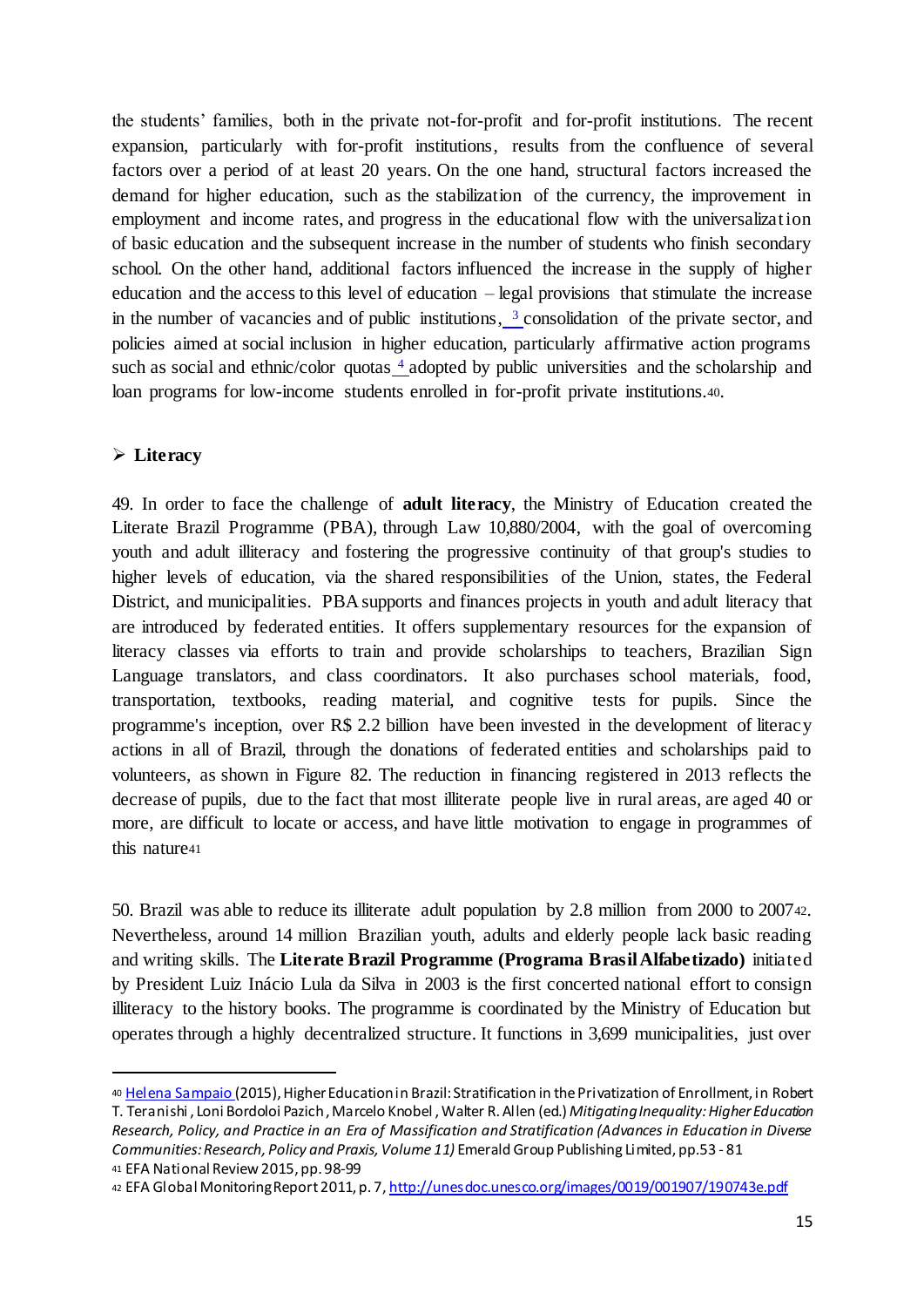1,000 of which have been accorded priority status because they have illiteracy rates over 25%. The effort primarily targets disadvantaged groups such as indigenous people, small farmers and farm workers, child labourers (as part of the Programme to Eradicate Child Labour) and people covered under the Bolsa Familia social protection programme. Literate Brazil is open to anyone over 15 with less than a year of education. Thus far it has provided literacy training to about 8 million learners.

51. Literacy classes typically last six to eight months and are attended by groups of eighteen to twenty-five learners. Federal transfers cover the cost of training and providing grants to literacy facilitators, many of whom are teachers. Literacy textbooks are produced in local languages and reflect local circumstances and needs. Innovative pedagogical approaches have been developed. Teaching is organized around the idea of 'making people literate' through dynamic learning processes that lead to the acquisition of reading, writing and numeracy skills. Students' abilities are assessed and recorded by government agencies, and qualifications are provided that can be used to enter formal education. Literate Brazil has been about more than providing services. Political leaders have challenged the culture of silence and indifference surrounding illiteracy. A Ministry of Education programme has put the development of textbooks for literacy, a previously neglected subject, on the same footing as books for primary and secondary school. Prizes are awarded for the development of literacy materials and the best entries are integrated into national programmes, with specific prizes for Afro-Descents Brazilians, an educationally disadvantaged group.<sup>43</sup>

#### **iii) Education content and quality**

#### **Curriculum**

 $\overline{a}$ 

52. A study in Brazil found that the introduction of computer laboratories in schools had a negative impact on student performance, but that teachers' use of the Internet as a pedagogical resource supported innovative classroom teaching and learning, resulting in improved test scores. In Brazil, over-age students in grades 5 to 8 were taught a substantially modified curriculum, covering more than one grade in a year. Overall, schools' share of students with a two-year age grade gap was reduced from 46% in 1998 to 30% in 2003. Once the students were restored to the right grade for their age, they were able to maintain their performance and their promotion rates in secondary school were comparable with those of other students.<sup>44</sup>

53. Between 1996 and 2001, over-age pupils in grades 5 to 8 were taught a substantially modified curriculum, supported by extensive teaching materials, delivered through small supplementary classes and covering more than one grade in a year. The **Brazil Accelerated Learning Programme** promoted cooperative learning and focused on students' confidence and self-esteem. Unlike most programmes of its kind, which use community teachers, the

<sup>43</sup> EFA Global Monitoring Report 2010, p. 103, accessible at: http://unesdoc.unesco.org/images/0018/001866/186606E.pdf, Accessed on 17/02/2014<br>44 EFA Global Monitoring Report 2013-2014, p. 35

<sup>44</sup> EFA Global Monitoring Report 2013-2014, p. 35 accessible at: http://unesdoc.unesco.org/images/0022/002256/225660e.pdf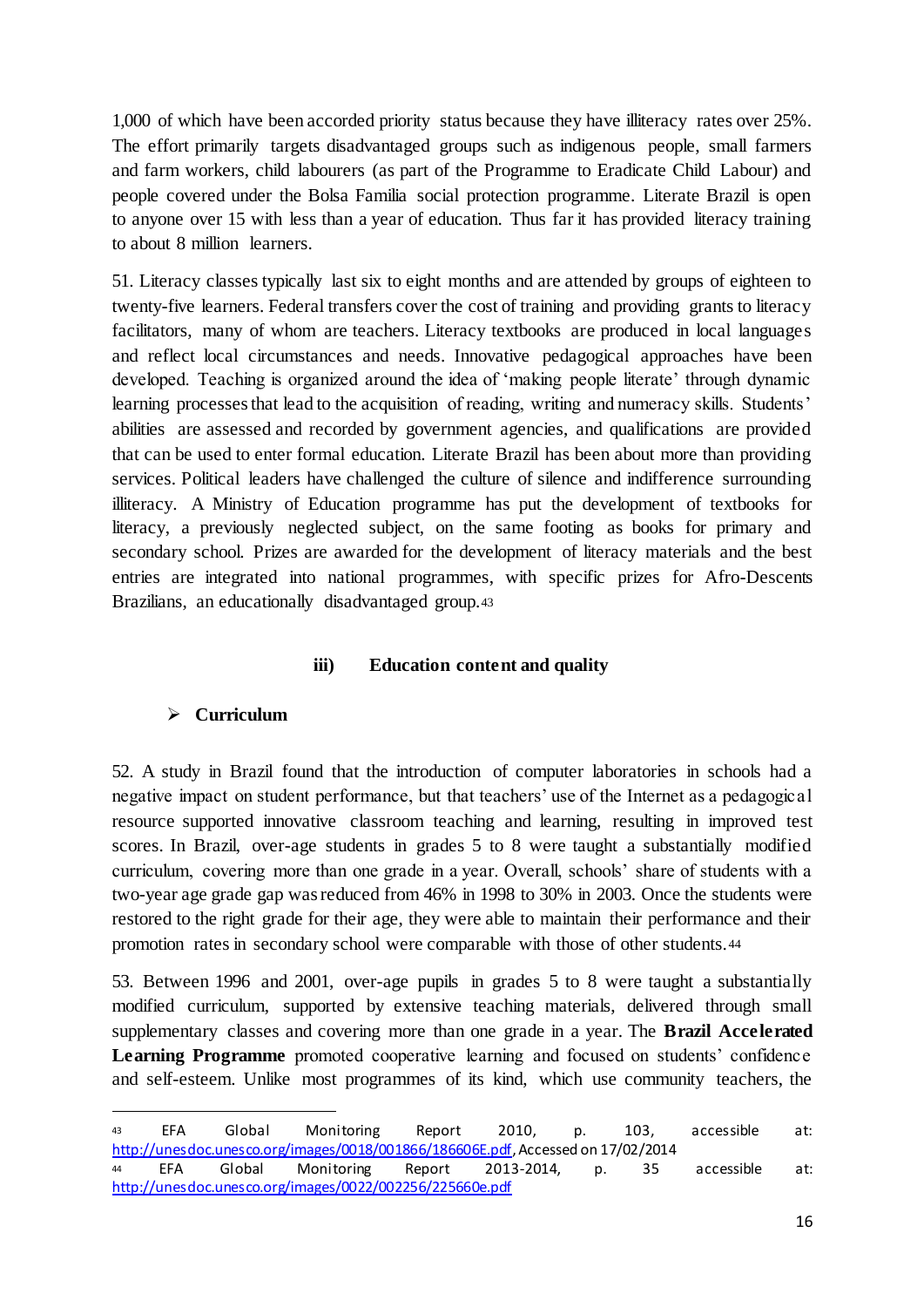Brazil programme used qualified civil service teachers who had volunteered to teach these classes in addition to their regular classes. In Paraná state, the proportion of over-age students who were at least two grades behind the expected grade for their age fell from 37% in 1995 to 15% in 2001. Nationally, the share of students with a two-year age grade gap was reduced from 46% in 1998 to 30% in 2003. A follow-up study found that, once participants were restored to the right grade for their age, they were able to maintain their performance, and their promotion rates in secondary school were comparable to those of other students (Lück and Parente, 2007)."<sup>45</sup>

54. 'Teachers' ability to use ICT as an educational resource plays a critical role in improving learning. A study in Brazil found that the introduction of computer laboratories in schools had a negative impact on pupils' performance in and of itself, but that teachers' use of the internet as a pedagogical resource to support innovative classroom teaching and learning resulted in improved test scores, especially in mathematics (Sprietsma, 2007)."<sup>46</sup>

#### **iv) Education management**

#### **Financing education**

55. Brazil had the greatest increase of investment in education over the past decade, but still faces major challenges in financing education.

56. In Brazil – the world's sixth largest economy – tax revenue was equivalent to 24% of GDP and expenditure per person was US\$4,952 (IMF, 2013). This huge difference is a key reason Brazil has managed to go further in improving education quality and narrowing learning inequality. The levels of current spending on education as a share of total government expenditure in the two countries also reflect the greater priority that Brazil affords to the education sector. In 2011, government spending on education in Brazil was 18% of total government expenditure, with US\$2,218 being spent on each primary school child.<sup>47</sup>

57. Brazil's redistribution of funds to poorer and more marginalized parts of the country has contributed to improvements in school attendance, pupil/teacher ratios and learning outcomes. Greater equity in national spending has been at the heart of Brazil's reforms to tackle widespread education inequality between states. In the mid-1990s, the government introduced the **Fund for Primary Education Administration and Development for the Enhancement of Teacher Status (FUNDEF),** which guaranteed a certain minimum spending level per pupil by complementing state spending with federal allocations. […] In 2006, FUNDEF was replaced by the Fund for the Development of Basic Education and Appreciation of the Teaching Profession (FUNDEB), also with the aim of establishing a minimum allocation per student. Average school attendance among children from the poorest 20% of families, which had been four years in the mid-1990s, had risen to eight years. FUNDEF led to rapid and

<sup>45</sup> EFA Global Monitoring Report 2013-2014, p 283.

<sup>46</sup> EFA Global Monitoring Report 2013-2014, p. 294 .

<sup>47</sup> EFA Global Monitoring Report 2013-2014, p 118.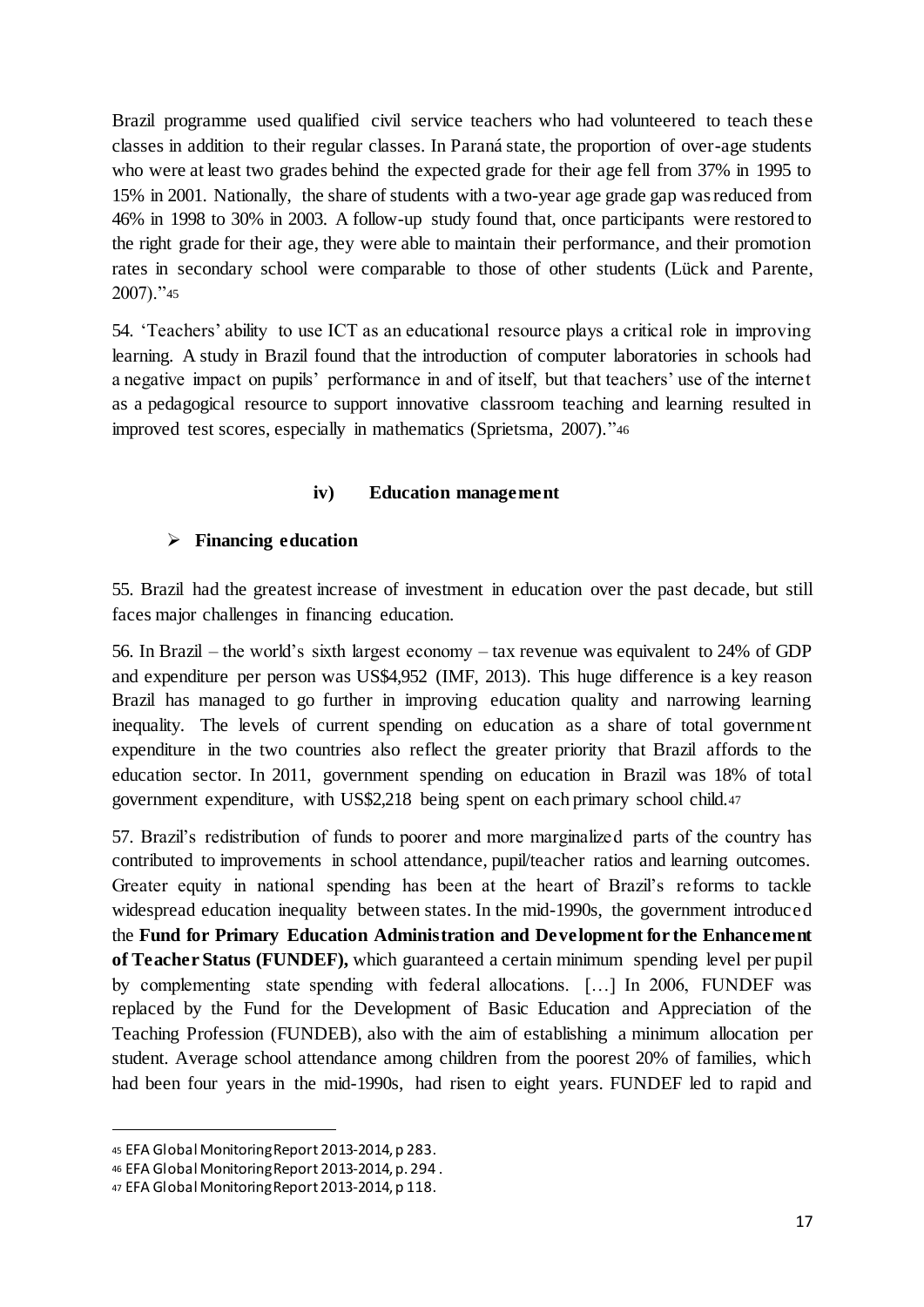substantial improvement in northern Brazil. […] To address the need to target out-of-school populations, Brazil complemented FUNDEB with the **Bolsa Familia programme**, which provides a cash transfer to compensate for the loss of children's labour, conditional on children attending school (Bruns et al., 2012).<sup>48</sup>

# **Teachers**

58. In 2006, among other things, two courses (distance and on-site training) were delivered **to train teachers on ethnic-racial diversity**. The distance course was delivered in partnership with the University of Brasilia, benefiting 5,000 education professionals of the National Education System. The on-site course reached 7,000 professionals in the 26 Brazilian capital cities in the Federal District, and in the municipalities that host racial equity promotion agencies recognized by the Special Secretariat of Racial Equity Promotion."<sup>49</sup> In addition, "the **Color of Culture**", "a partnership between the civil society and the Federal Government that aims at joining efforts to value and preserve of the Afro-Brazilian cultural heritage, […] [aims to] "contribute to create successful teaching practices in order to fight ethnic-racial and gender discrimination, by producing audio-visual materials on Afro-Brazilian history and culture, and by valuing inclusion initiatives, giving visibility to the affirmative actions already promoted by the society.<sup>50</sup>

59. In addition, "Decree No. 6.755 of 29 January 2009 established the National Policy for the Training of Basic Education Teachers, and a National Plan for Training of Basic Education Teachers (PARFOR) was defined accordingly."<sup>51</sup>

## **Teaching Respect for All" – the UNESCO-USA-Brazil joint initiative <sup>52</sup>**

60. Launched on 18 January 2012, the UNESCO-USA-Brazil project Teaching Respect for All aims to design a curricular framework to fight racism and promote tolerance, which countries can adapt to their respective contexts and needs. The project also elaborates educational materials for addressing racism and tolerance in education. These tools build on lessons learned and current good practices in the field. The materials are disseminated worldwide by UNESCO through education ministries as well as the Organization's extensive networks, including the UNESCO Associated Schools.

61. Reforms in Brazil in recent years have included collective bonuses linked to wider school performance, which have shown encouraging results. In the north-east, Pernambuco state's **Educational Performance Bonus**, for example, is paid to all employees of a school, depending on how well the school meets student performance targets. Teachers in successful schools may receive a bonus larger than one month's salary. […] The programme seems to

 $\overline{a}$ <sup>48</sup> EFA Global Monitoring Report 2013-2014, pp. 125-126.

<sup>49</sup> Brazil report submitted within the framework of the seventh consultation of Member States on the measures taken for the implementation of the 1960 UNESCO's Convention against Discrimination in Education (covering period 2000-2005), 2007, pp. 6-7

<sup>50</sup> Ibid, pp. 8-9

<sup>51</sup> IBE, World Data on Education, 7th ed., 2010-2011, Brazil, p. 32.

<sup>52</sup> Accessible at: http://www.unesco.org/new/en/education/themes/leading-the-international-agenda/humanrights-education/resources/projects/teaching-respect-for-all/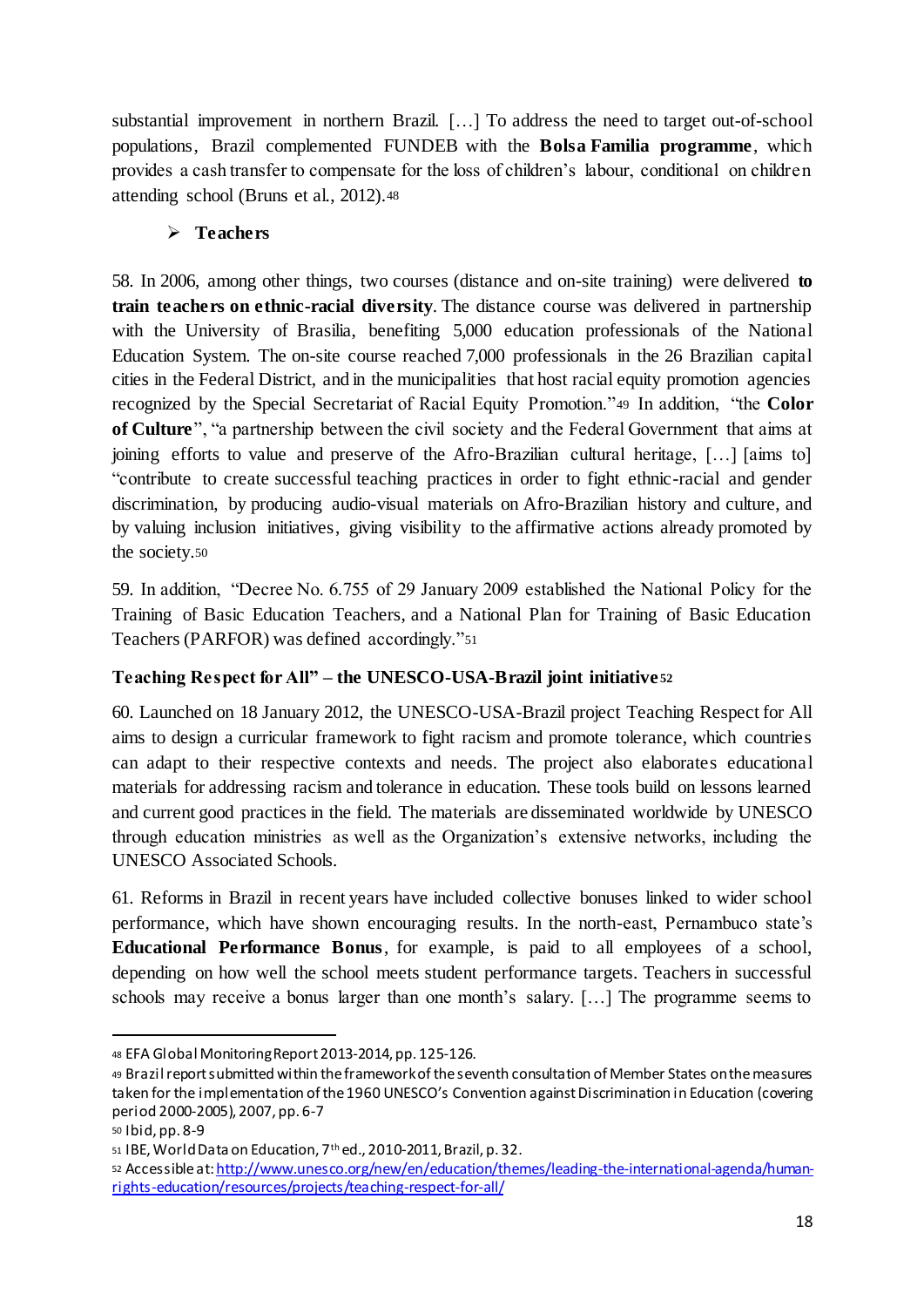have had a positive impact on learning achievement, especially for schools setting higher, more ambitious targets. The requirement that schools achieve at least 50% of their targets to receive a school performance bonus is a strong incentive; just missing out on the bonus in the first round had a positive effect on schools' motivation and performance. Teachers in schools that had achieved the school performance bonus spent more time on teaching and were much less likely to be off task or absent from school."53

### **V) Inclusive education**

#### **Gender equality**

62. The Women in Science Programme aims at achieving gender parity and equality and increasing female presence in fields that are traditionally male-dominated. It was developed by the President's Secretariat for Women's Policies (SPM-PR), in association with the Ministry of Education and other government organizations. The program unfolds through awards, government notices in support of studies and research on scientific topics, triennial meetings among researchers, and inclusive action geared at raising the number of women in scientific and technological careers and positions, such as Constructing Gender Equality Prize, Government Notices on Gender, Women, and Feminism, Thinking Gender and Science and □ Girls and Young Women Doing Science, Technology, and Innovation54.

## **Minorities**

63. The Black population / Quilombo:

In 2008 of **the National Policy on Special Education** from the Perspective of Inclusive Education. However, the Committee is concerned about the continuation of segregated special education for children with disabilities in several states, including São Paulo, Minas Gerais and Paraná, as well as the establishment of additional special schools, pursuant to goal 4 of the State party's National Education Plan, which perpetuate segregated education for children with disabilities<sub>55</sub>.

In October 2015, the Committee on the Rights of the Child expressed its concern about the structural discrimination against indigenous and Afro-Brazilian children, children with disabilities, lesbian, gay, bisexual, transsexual and intersex children, children in street situations, and children living in rural, remote, and marginalized urban areas, including favelas. The Committee is also seriously concerned that strategies aimed at eliminating discrimination based on gender, sexual orientation and race have been removed from the education plans of

<sup>53</sup> EFA Global Monitoring Report 2013-2014, p. 263.

<sup>54</sup> EFA National Review 2015, p. 100

<sup>55</sup> CRC, Concluding Observations, October 2015, para. 44.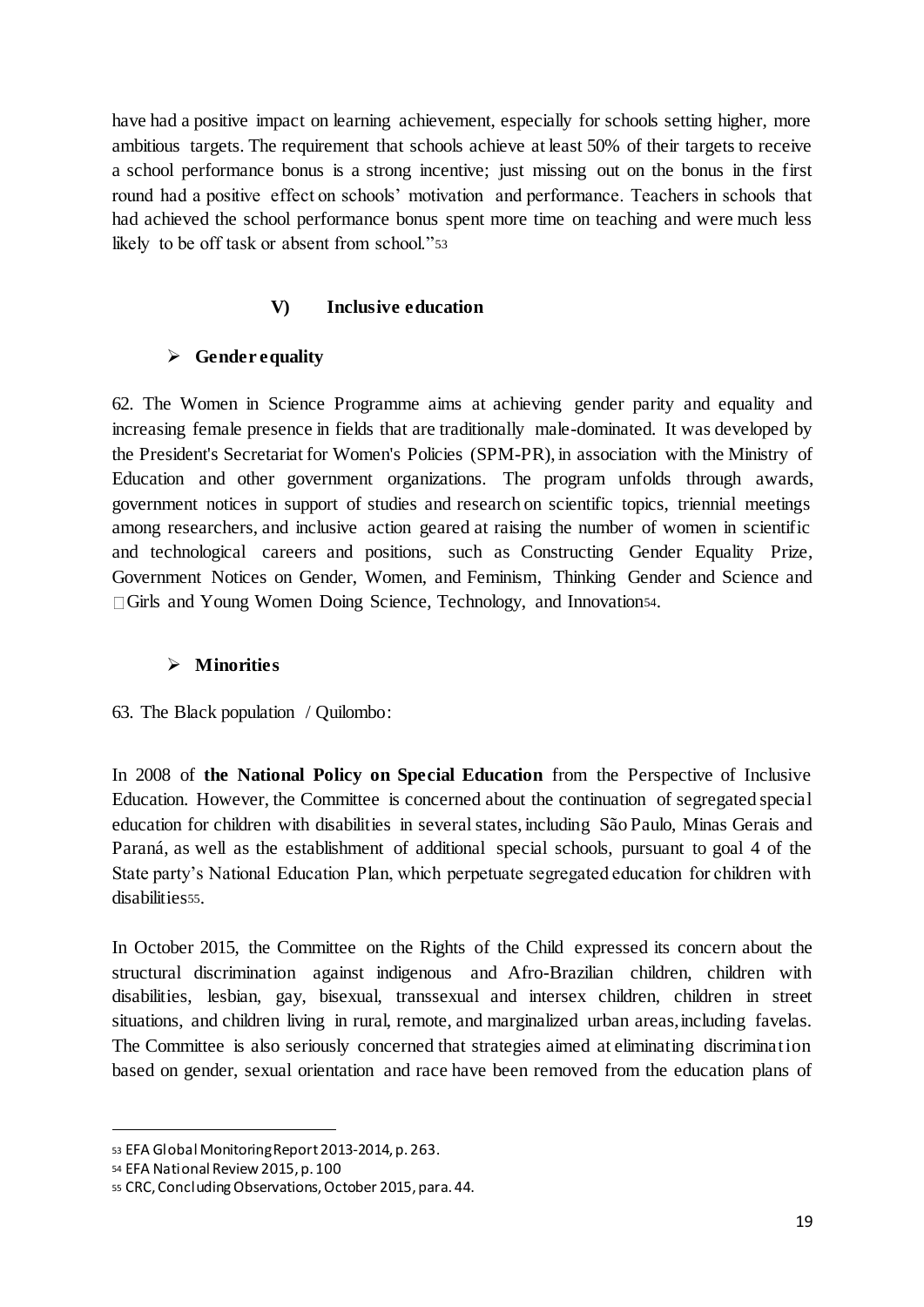several states. Furthermore, it is concerned about the patriarchal attitudes and gender stereotypes that underpin discrimination against girls and women<sup>56</sup>.

## **Disadvantaged groups**

64. In urban Brazil between 1993 and 2003, chronic poverty was 29% for those with no education, 22% for those with incomplete primary education, 12% for those with primary education and 7.5% for those with at least lower secondary education (Ribas and Machado, 2007)."<sup>57</sup> In Brazil, while working in poverty is less common – and almost non-existent for those with at least secondary education –13% of those lacking primary education are consigned to this situation (Understanding Children's Work, 2013).<sup>58</sup>

### **Vi) Cooperation**

65. Brazil is **a party** to the 1960 UNESCO Convention against Discrimination in Education since 19/04/1968.

66. Brazil **reported** to UNESCO on the measures taken for the implementation of the 1960 UNESCO Convention against Discrimination in Education within the framework of the:

- **Sixth Consultation** of Member States (covering the period 1994-1999),
- **Seventh Consultation** of Member States (covering the period 2000-2005),
- **Eighth Consultation** of Member States (covering the period 2006-2011).

67. Brazil **did not report** to UNESCO on the measures taken for the implementation of the 1974 UNESCO Recommendation concerning Education for International Understanding, Cooperation and Peace and Education relating to Human Rights and Fundamental Freedoms within the framework of the:

- **Fourth Consultation** of Member States (covering the period 2005-2008),
- **Fifth Consultation** of Member States (covering the period 2009-2012).

68. Brazil **reported** to UNESCO on the measures taken for the implementation of the 1976 UNESCO Recommendation on the Development of Adult Education within the framework of:

- 
- 

69. Brazil is **not party** to the 1989 UNESCO Convention on Technical and Vocational Education

<sup>56</sup> CRC, Concluding Observations, October 2015, para. 23.

<sup>57</sup> EFA Global Monitoring Report 2013-2014, p. 145.

<sup>58</sup> EFA Global Monitoring Report 2013-2014, p. 146.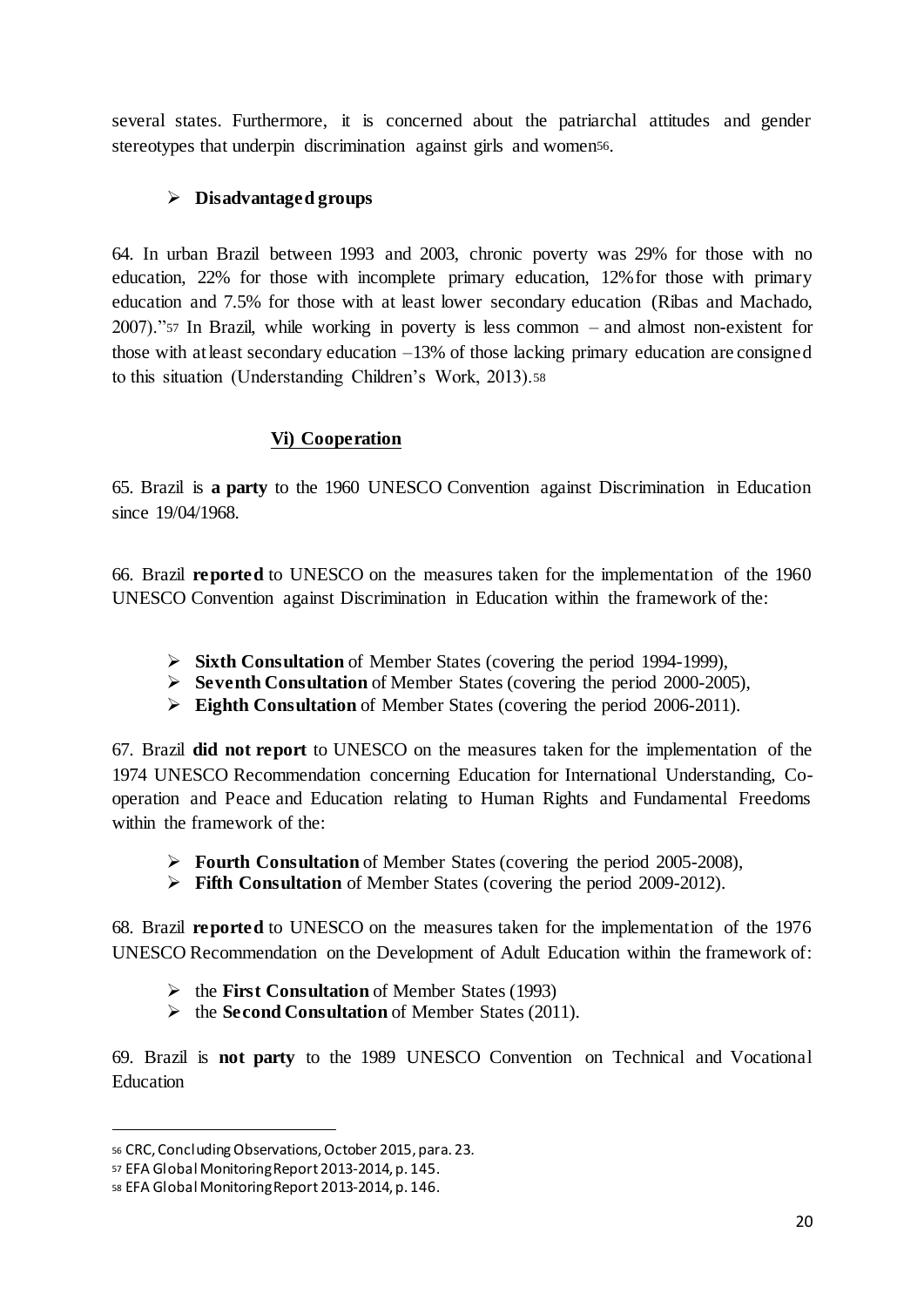### **Freedom of opinion and expression**

### 1. Constitutional and Legislative Framework:

70. The 1988 Constitution guarantees the status of press freedom under Article 139, Point III59and freedom of expression is guaranteed under Article 560.

71. Access to Information is guaranteed under the Constitution61. The Law on Access to Information determines that public bodies must provide information in a proactive fashion and establishes terms or deadlines to be met when data is requested by the citizenry. However, there is no specific, independent ombudsman office or any other state body in the public administration to oversee requests for information and function as an appeals body.

72. The Brazilian civil code establishes indemnity for injury, defamation or calumny62. Defamation is punishable under the Penal Code63. It is also mentioned in a number of other laws including the Military Penal Code, National Security Law and the Brazilian Code of Telecommunications.

73. Broadcast licenses are issued by the National Congress upon recommendation by the Ministry of Science, Technology and Communication. The telecommunications and cable industry are regulated by Telecom Regulator (ANATEL), which board is appointed by the President, upon the confirmation by the Senate.

74. The Internet Steering Committee, a multi-stakeholder body, is in charge of domain allocation, but has no responsibility in content regulation and media regulation in general. In 2014, the Civil Rights Framework for the Internet was created, which reinforces freedom of expression and privacy online, while also establishing parameters for net neutrality64.

75. The identity of journalistic sources is protected under Article 5 of the constitution65.

2. Media Self-Regulation:

<sup>59</sup> https://www.constituteproject.org/constitution/Brazil\_2015?lang=en

<sup>60</sup> https://www.constituteproject.org/constitution/Brazil\_2015?lang=en

<sup>61</sup> https://www.constituteproject.org/constitution/Brazil\_2015?lang=en

<sup>62</sup> http://www.wipo.int/wipolex/en/text.jsp?file\_id=226198

<sup>63</sup> http://www.wipo.int/wipolex/en/text.jsp?file\_id=226394

<sup>64</sup> http://www.planalto.gov.br/ccivil\_03/\_ato2011-2014/2014/lei/l12965.htm

<sup>65</sup> https://www.constituteproject.org/constitution/Brazil\_2015?lang=en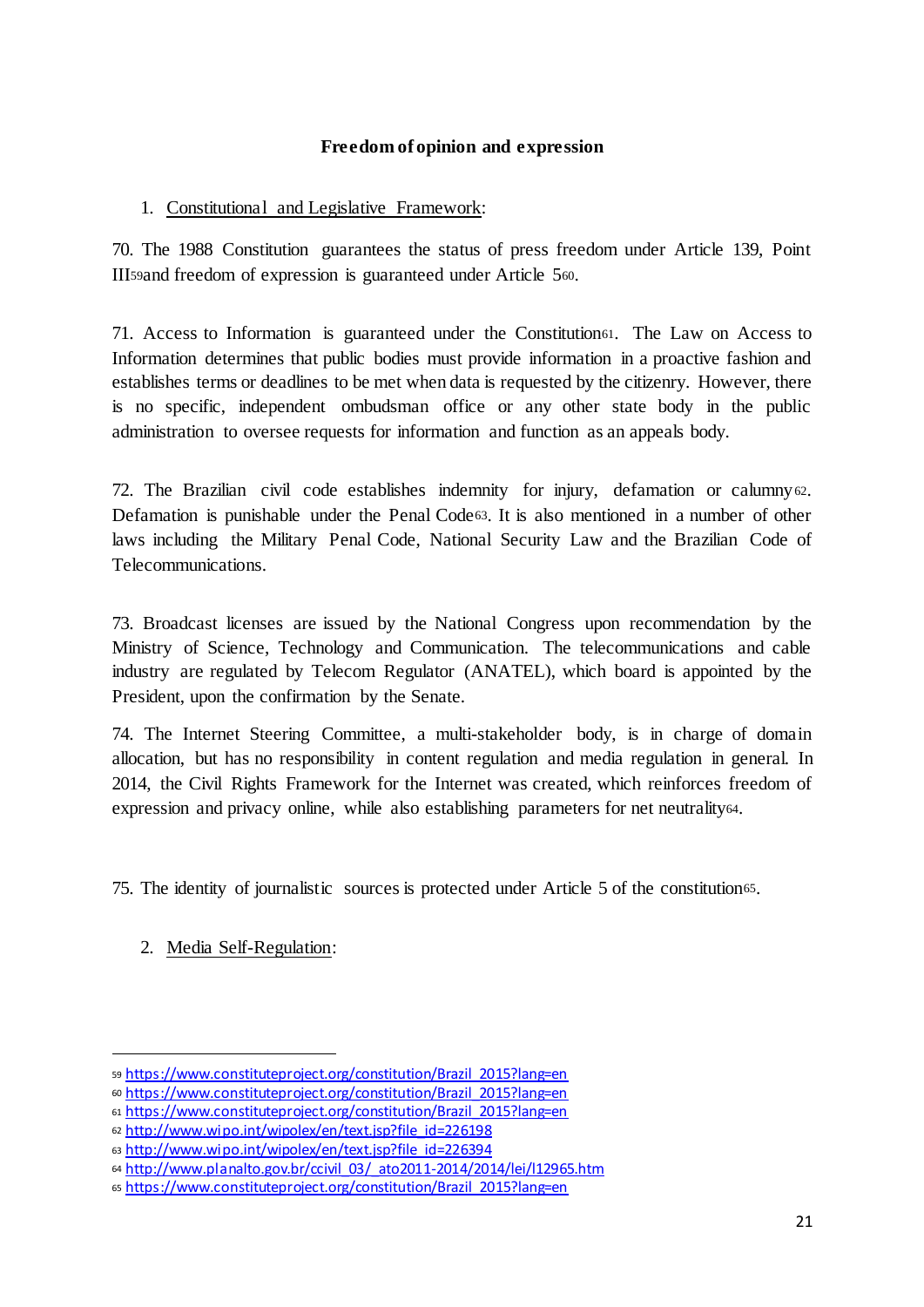76. There is no Press Council in Brazil. There is a code of ethics established for journalists <sup>66</sup> by the National Federation of Brazilian Journalists<sup>67</sup>. Also, a few media companies have implemented their own self-regulatory mechanisms.

### 3. Safety of journalists:

77. UNESCO has recorded 31 killings of journalists and members of the media in Brazil since 200868. Government has replied to the enquiries of the UNESCO's Director General regarding the killings of journalists.

## **III. RECOMMENDATIONS**

# 78. **Recommendations made within the framework of the second cycle of the Working Group on the Universal Periodic Review, considered in July 2012 (21stth session)69:**

119.The following recommendations will be examined by Brazil, which will respond in due course, but no later than the twenty-first session of the Human Rights Council in September 2012.These responses will be included in the outcome report adopted by the Human Rights Council at its 21st session:

119.38. Ensure that people with disabilities in situations of abandonment or without family support are able to live in the community in a non-segregated way, providing for their access to services such as health, education or social security

119.103. Focus on developing a system allowing effective collaboration between the health, social security, education, and tourism sectors with the aim of adequately tackling all forms of sexual exploitation in the country

119.109.Improve the protection of children by fighting against child labour, providing for children living in the streets and ensuring education for them

19.138. Continue to address the grievance of and empower vulnerable groups – particularly women, children, indigenous people, and people of African descent–by reducing urban rural discrepancies and promoting equal access to opportunities for all, especially access to health care, education, employment, housing and social security

119.154. Take more effective measures to address the problem of social and economic inequality, in particular in the areas of health, education and employment opportunities between the population in the urban and rural areas

<sup>66</sup> https://accountablejournalism.org/ethics-codes/Brazil-Journalist

<sup>67</sup> http://gijn.org/member/brazilian-association-of-investigative-journalism-abraji/

<sup>68</sup> http://www.unesco.org/new/en/communication-and-information/freedom-of-expression/pressfreedom/unesco-condemns-killing-of-journalists/countries/brazil/

<sup>69</sup> Accessible at: http://www.ohchr.org/EN/HRBodies/UPR/Pages/BRSession13.aspx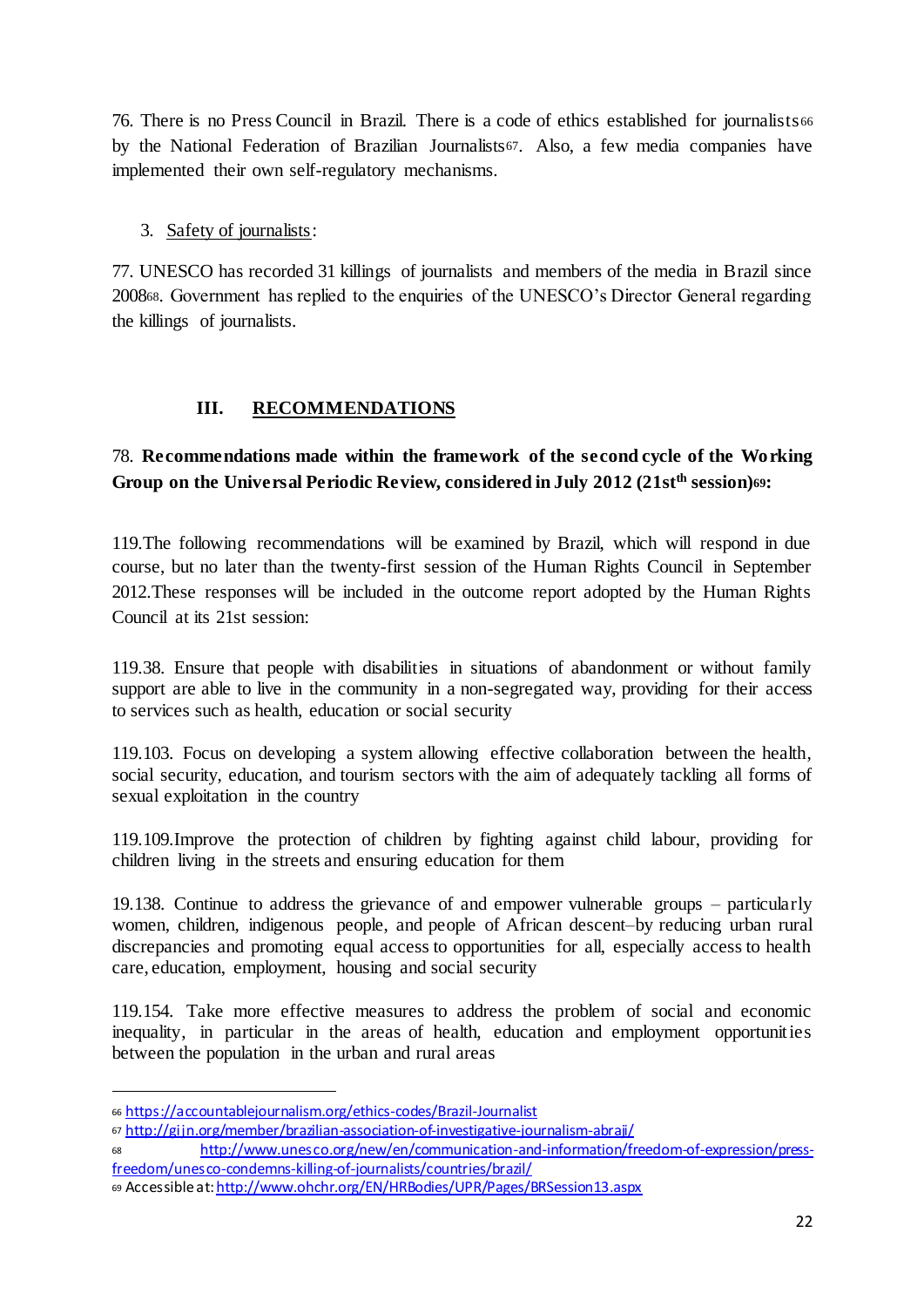119.156.Continue with its religious education programmes in public schools

119.157. Implement strategies to solve problems facing education, particularly at the elementary level

119.158.Take adequate measures to combat illiteracy and guarantee to all citizens the enjoyment of the right to education, especially for poor people, those living in rural areas or indigenous minorities

119.159. Adopt additional measures for access to education, in order to contribute to overcoming the educational gap between the black and white populations

119.160.Continue its educational strategies to ensure that all children enrol in school and receive a quality basic education

119.161.Complete the national guidelines for education in the field of human rights and pursue a participatory approach in cooperation with civil society

#### **79. Analysis:**

During the reporting period, Brazil has, to the extent of our knowledge, continued to take significant measures to ensure the right to education. The Literate Brazil Programme (Programa Brasil Alfabetizado) notably promotes literacy, drawing attention as well to Afro-Descents and disadvantageous groups as well as the SENAI which provides rigorous vocational training and certification promoting employment prospects for all groups. According to available information, Brazil has not taken further measures toward avoiding discrimination against indigenous and Afro-Brazilian children and preventing the rapid expansion of for-profit institutions in education, especially in higher education. Furthermore, to the extent of our knowledge, Brazil has not taken necessary measures to combat structural discrimination towards lesbian, gays, transsexual and intersex children, particularly after several states removed the strategies aimed at eliminating these discriminations. Finally, it would seem that primary education challenges have not been specifically targeted fruther.

#### **80. Specific Recommendations:**

- 1. Brazil should be strongly encouraged to further submit state reports for the periodic consultations of UNESCO's education-related standard-setting instruments.
- 2. Brazil could be encouraged to further implement equal educational opportunities and inclusion and take additional measures toward avoiding discrimination in education against indigenous and Afro-Brazilian children
- 3. Brazil should be encouraged to pursue its efforts in addressing challenges in primary education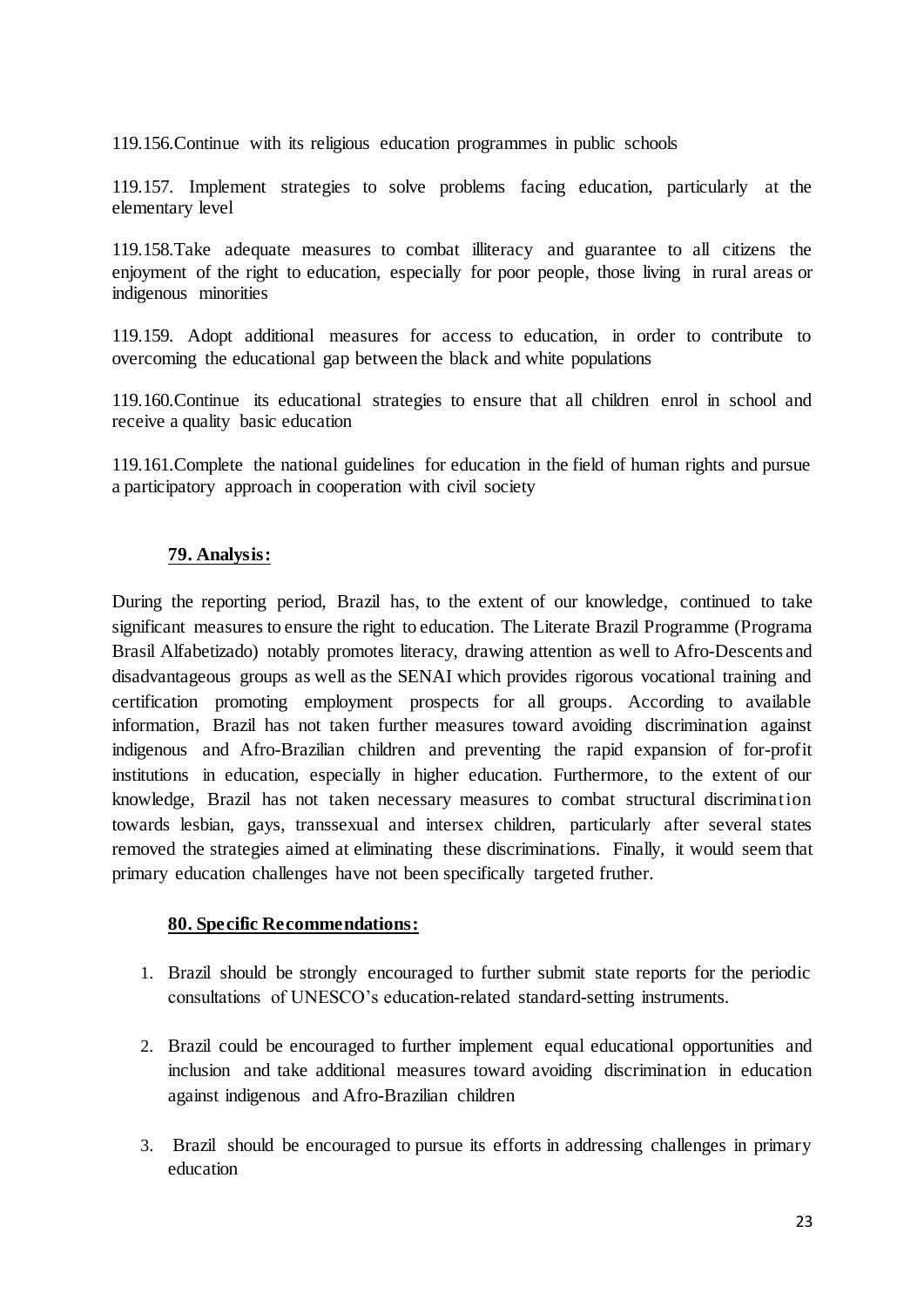4. Brazil could be encouraged to take more effective measures to eliminate discrimination based on gender and sexual orientation.

### **Cultural Rights**

81. As a State Party to the Convention concerning the Protection of the World Cultural and Natural Heritage (1972)70, the Convention for the Safeguarding of the Intangible Cultural Heritage (2003)71, and the Convention on the Protection and Promotion of the Diversity of Cultural Expressions (2005)72, Brazil is encouraged to fully implement the relevant provisions that promote access to and participation in cultural heritage and creative expressions and, as such, are conducive to implementing the right to take part in cultural life as defined in article 27 of the Universal Declaration of Human Rights and article 15 of the International Covenant on Economic, Social and Cultural Rights. In doing so, Brazil is encouraged to give due consideration to the participation of communities, practitioners, cultural actors and NGOs from the civil society as well as vulnerable groups (minorities, indigenous peoples, migrants, refugees, young peoples and peoples with disabilities), and to ensure that equal opportunities are given to women and girls to address gender disparities.

#### **Freedom of opinion and expression**

82. Brazil is recommended to decriminalize defamation and place it within a Civil Code that is in accordance with international standards.<sup>73</sup>

83. Brazil is recommended to facilitate the introduction of self-regulatory mechanisms among media professions and online.

84. The Government of Brazil is urged to continue to investigate the cases of killed journalists. The Government may wish to consider taking advantage of the UN Plan of Action on the Safety of Journalists and the Issue of Impunity as a means to strengthen protection of journalists and freedom of expression.

#### **Freedom of scientific research and the right to benefit from scientific progress and its applications**

85. Brazil, in the framework of the 2015-2017 consultations related to the revision of the Recommendation on the Status of Scientific Researchers, as well as to its 2013-2016

 $\overline{a}$ 70 Periodic Report available at: http://w hc.unesco.org/document/123037

<sup>71</sup> Periodic Report available at: http://w ww.unesco.org/culture/ich/doc/dow nload.php?versionID=33237

<sup>72</sup> Periodic Report available at http://en.unesco.org/creativity/monitoring-report/quadrennial-reports/availab lereports/periodic-report-brazil

<sup>73</sup> See for example, General Comments No 34. of the International Covenant on Civil and Political Rights (ICCPR), 2006 Recommendation of the 87th Session Human Rights Committee, the recommendations of the UN Special Rapporteurs on the Right to Freedom of Opinion and Expression, and Resolution 1577 (2007) of the Parliamentary Assembly of the Council of Europe.